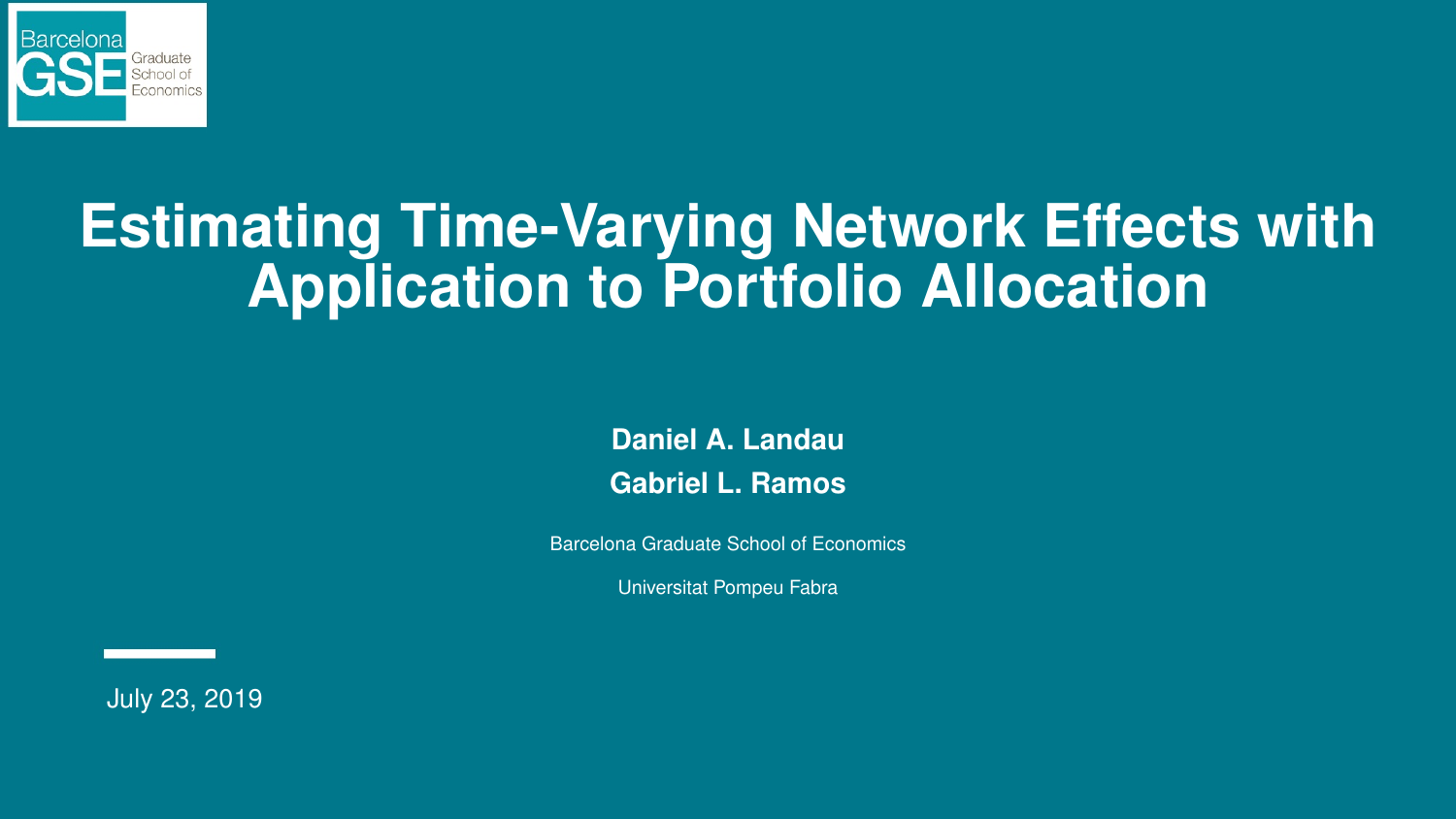

*Can estimating the time-varying topological features of a network lead to a portfolio simplification process that enhances out-of-sample performance?*

- We characterize international financial markets as partially correlated networks of stock returns.
	- Mean-variance portfolios generally dissuade the inclusion of central stocks in the network.
	- Interaction of a stock's *individual* and *systemic* performance is complex.
	- Time-varying correlation of these features is highly market-dependent.
- We then implement investment strategies that allocate wealth to a targeted subset of stocks, contingent on the time-varying network dynamics.
	- Targeted mean-variance allocation shown to enhance out-of-sample performance.
	- Targeted 1/N allocation ineffective in enhancing out-of-sample performance.
	- Evidence that portfolios are resilient to periods of major macroeconomic instability.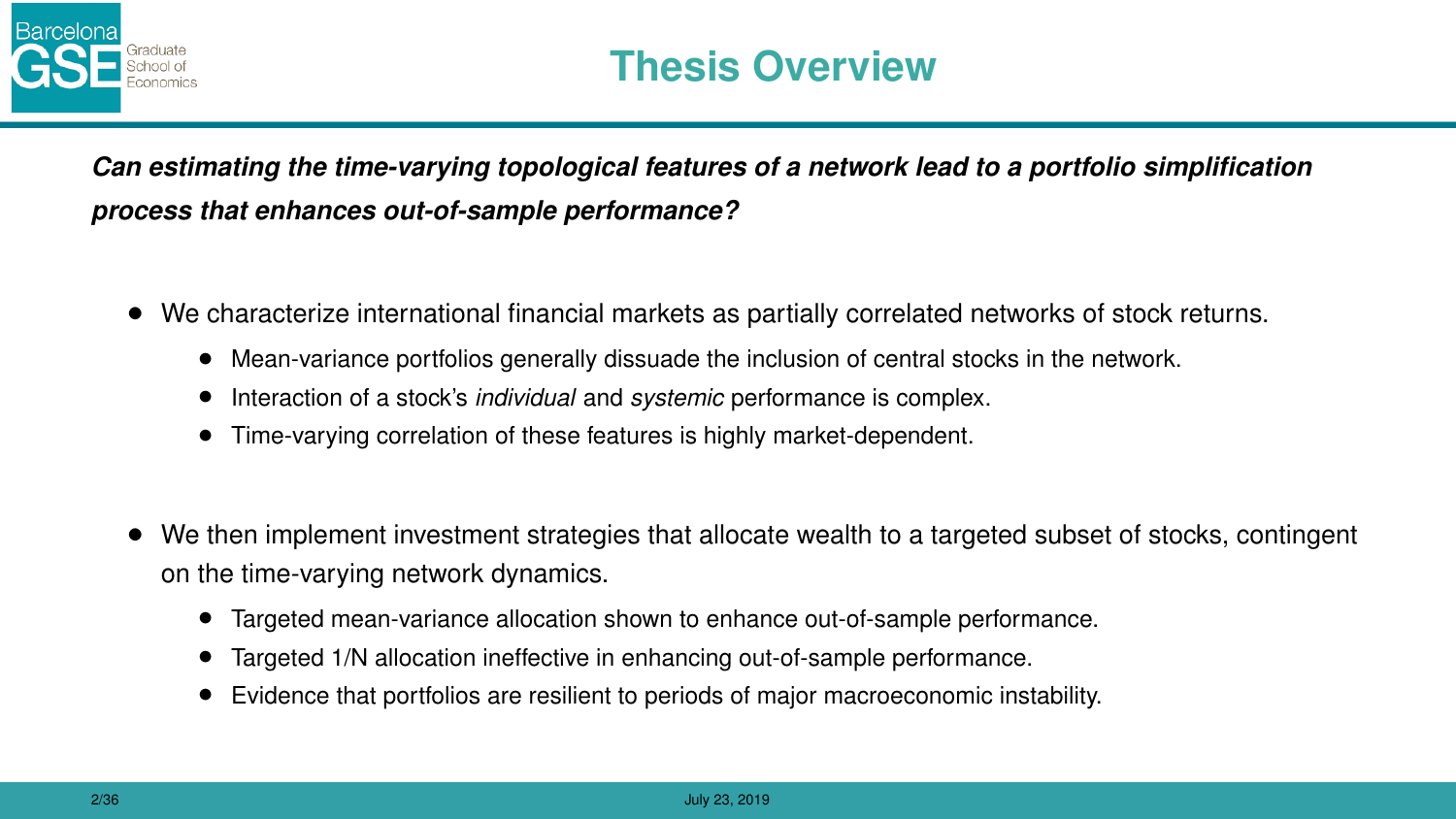

- **DeMiguel et al. (2009)** evaluate the out-of-sample performance of Markowtiz mean-variance portfolios.
	- Naïve 1/N diversification rule outperforms MPT.
- **Peng et al. (2009)** design smart optimization shooting algorithm to estimate a sparse correlation matrix.
	- Joint sparse estimation regression, building on Neighborhood Selection.
- **Pozzi et al. (2013)** implement network-based investment strategies that improve portfolio performance.
	- Naïve 1/N allocation to stocks on the periphery of the network.
- **Peralta & Zareei (2016)** design investment strategies taking into account time-varying network features.
	- Target subset of stocks on network depending on time-varying network dynamics.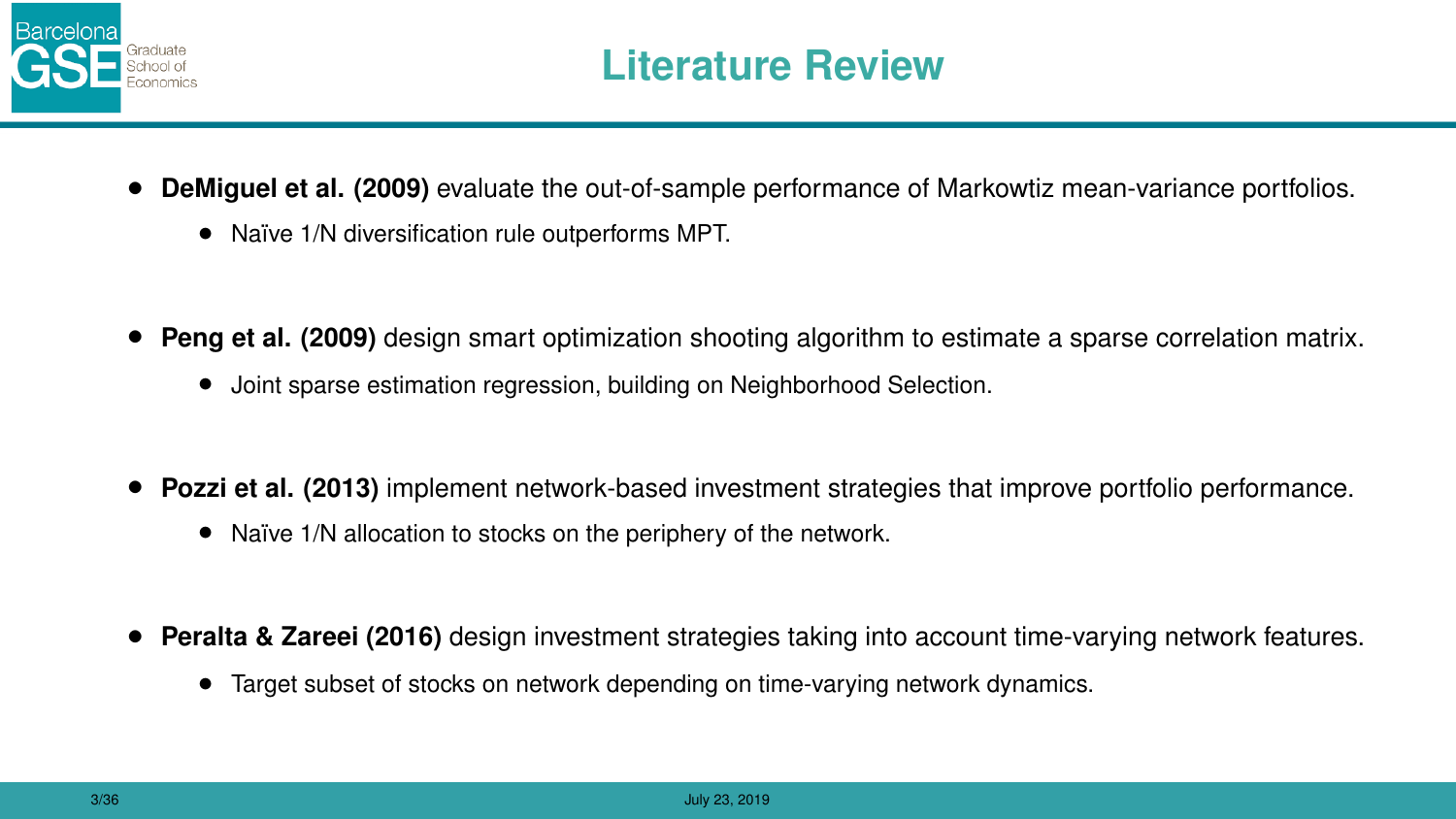

- Study focused in both developed and emerging markets for stocks lised in:
	- **UK** (LSE), Germany (Deutsche Börse), Brazil (B3), India (NSE).
- Daily price data from **01/01/2001** to **31/12/2018**.
	- 120 most capitalized stocks.
	- Active over entire period.
	- **Thompson Reuters**.
- 3-month Treasury bill yields as proxy for "risk free" rate.
	- Converted to daily values.
	- For 4 different countries.
	- **Thompson Reuters**.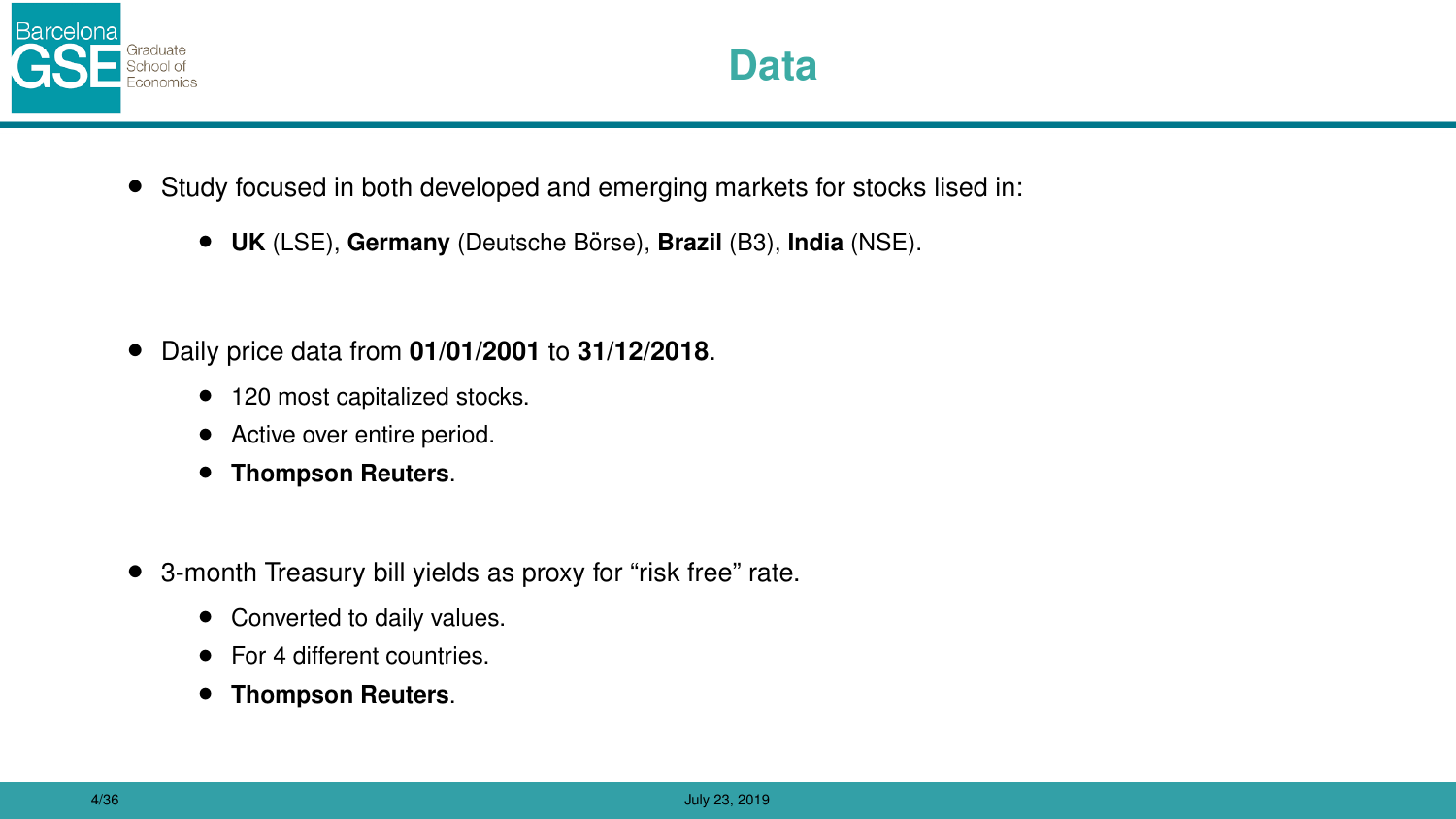

# *Building a Partial Correlation Network*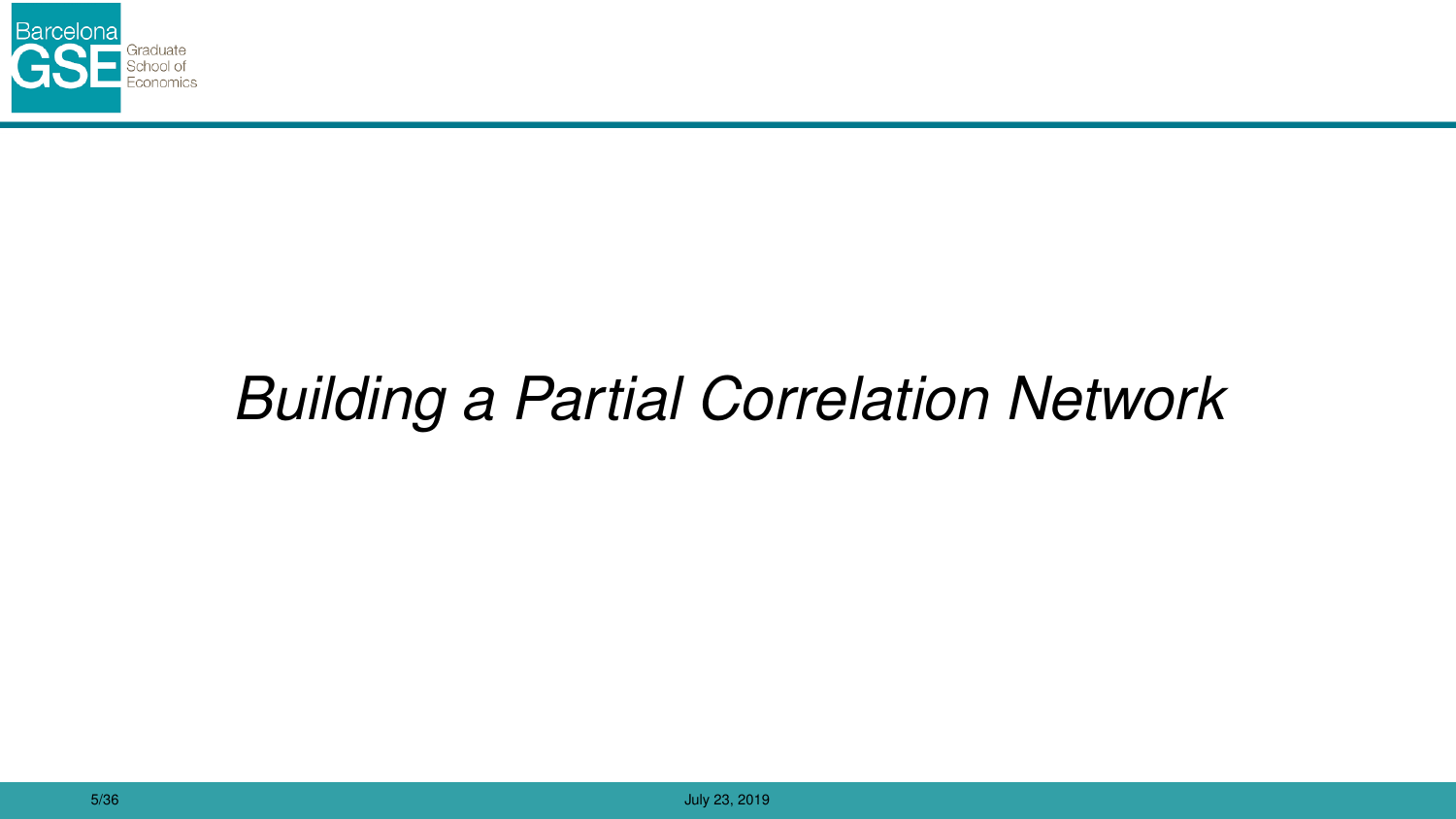

- Partial correlation measures the linear conditional dependence between two stocks  $y_i$  and  $y_i$  controlling for the correlation of other variables in the system.
- Accounts for interference caused by confounding variables, removing noisy correlations with variables of interest: applicable to financial data.

$$
\rho^{ij} = \text{Corr}(y_{it}, y_{jt} | \{y_{kt} : k \neq i, j\}) \tag{1}
$$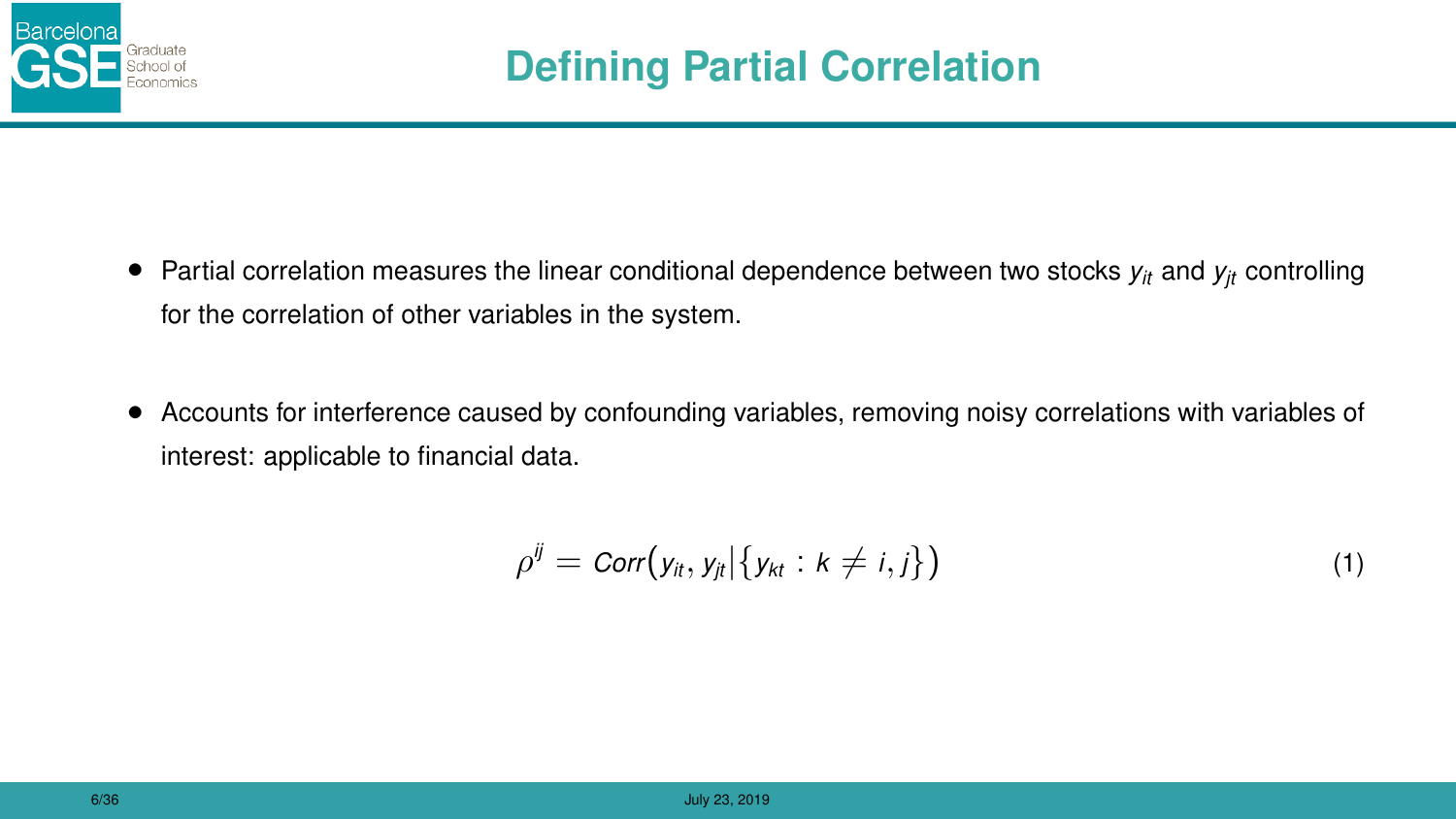

- When estimating partial correlation matrices with large amounts of data, we require a *shrinkage estimator* to create a *sparse* matrix of correlations.
- Peng et al. (2009) incorporate a LASSO-based joint sparse estimation technique with *absolute value penalty*.

$$
\min \quad \sum_{i=1}^{n} \left[ \sum_{t=1}^{T} \left( y_{it} - \sum_{j \neq i}^{n} \rho^{ij} \sqrt{\frac{\hat{k}_{jj}}{\hat{k}_{ii}}} y_{jt} \right)^2 \right] + \lambda \sum_{i=2}^{n} \sum_{j=1}^{i-1} |\rho^{ij}| \tag{2}
$$

- Where,
	- $K = \sum^{-1}$
	- $\lambda = 0.2 \times T$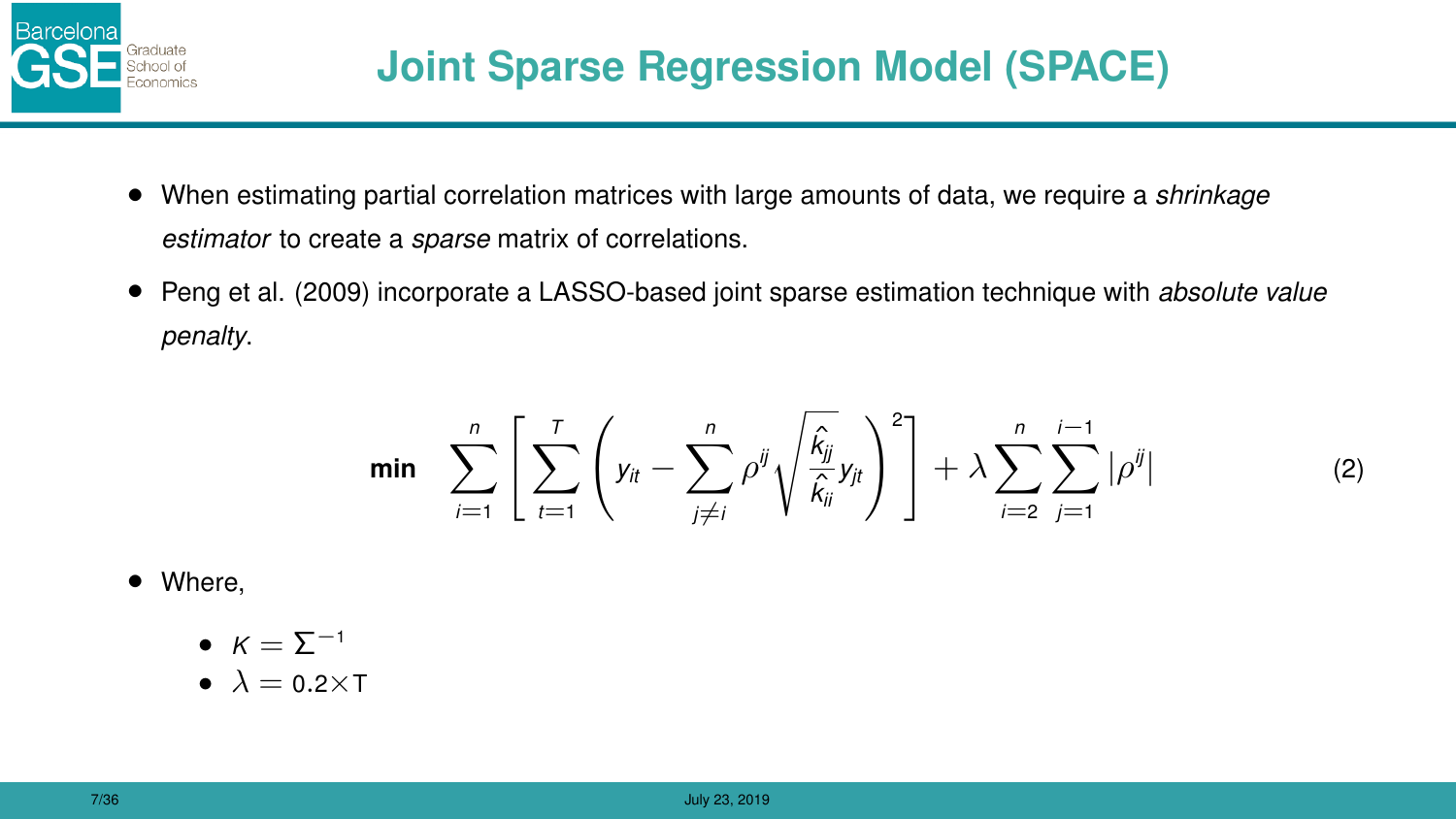

- Once we have built the partial correlation network, we are interested in the level of interconnectedness (*centrality*) of each node in the network.
- As defined by Bonacich (1972), **eigenvector centrality** assumes that the centrality of a vertex *i* (*v<sup>i</sup>* ) is proportional to the weighted sum of the centralities of its neighbours  $(\nu_j)$ .

$$
\nu_i \equiv \lambda^{-1} \sum_j \Omega_{ij} \nu_j \tag{3}
$$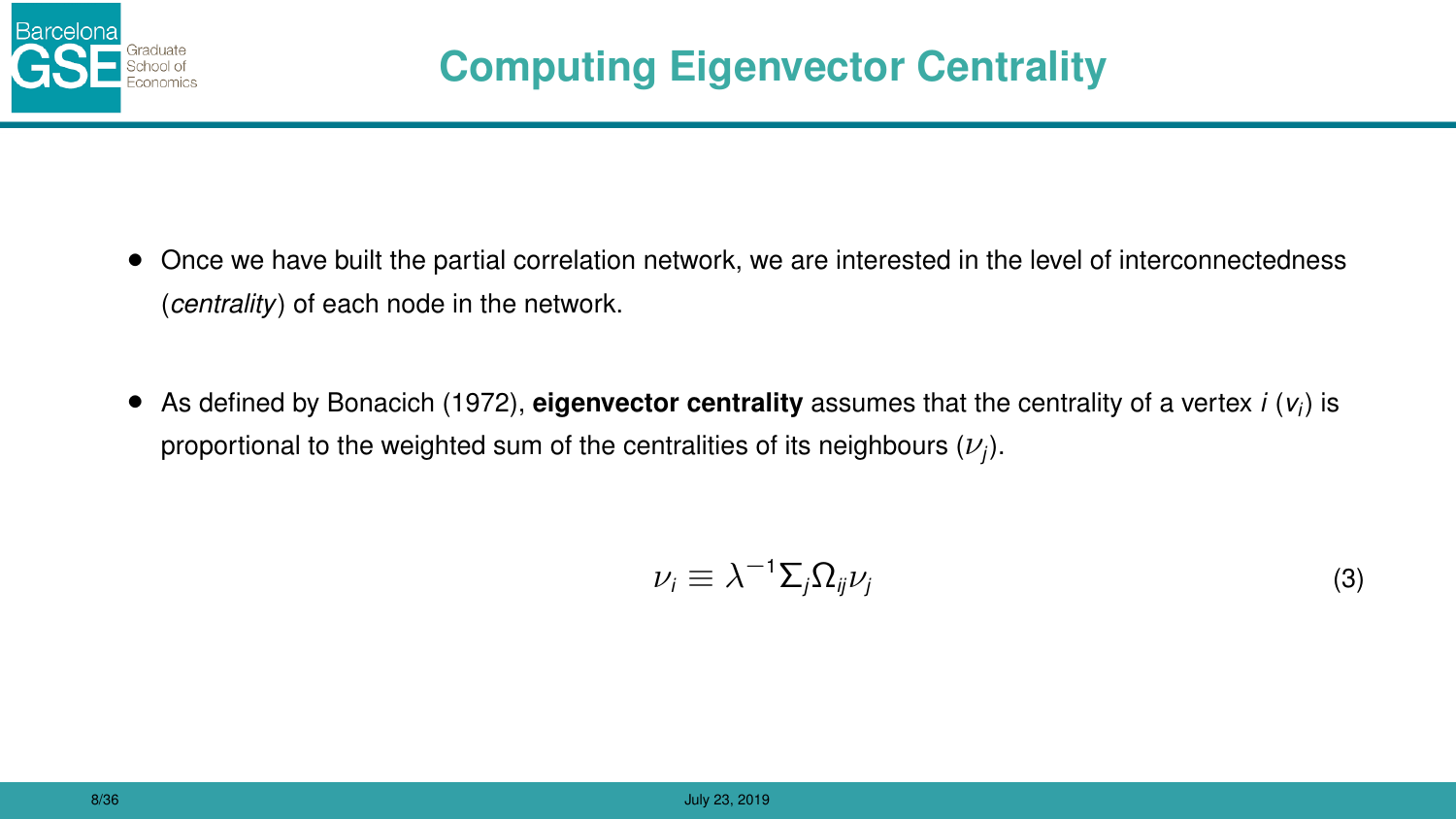

# *Exploring Modern Portfolio Theory Using Network Analysis*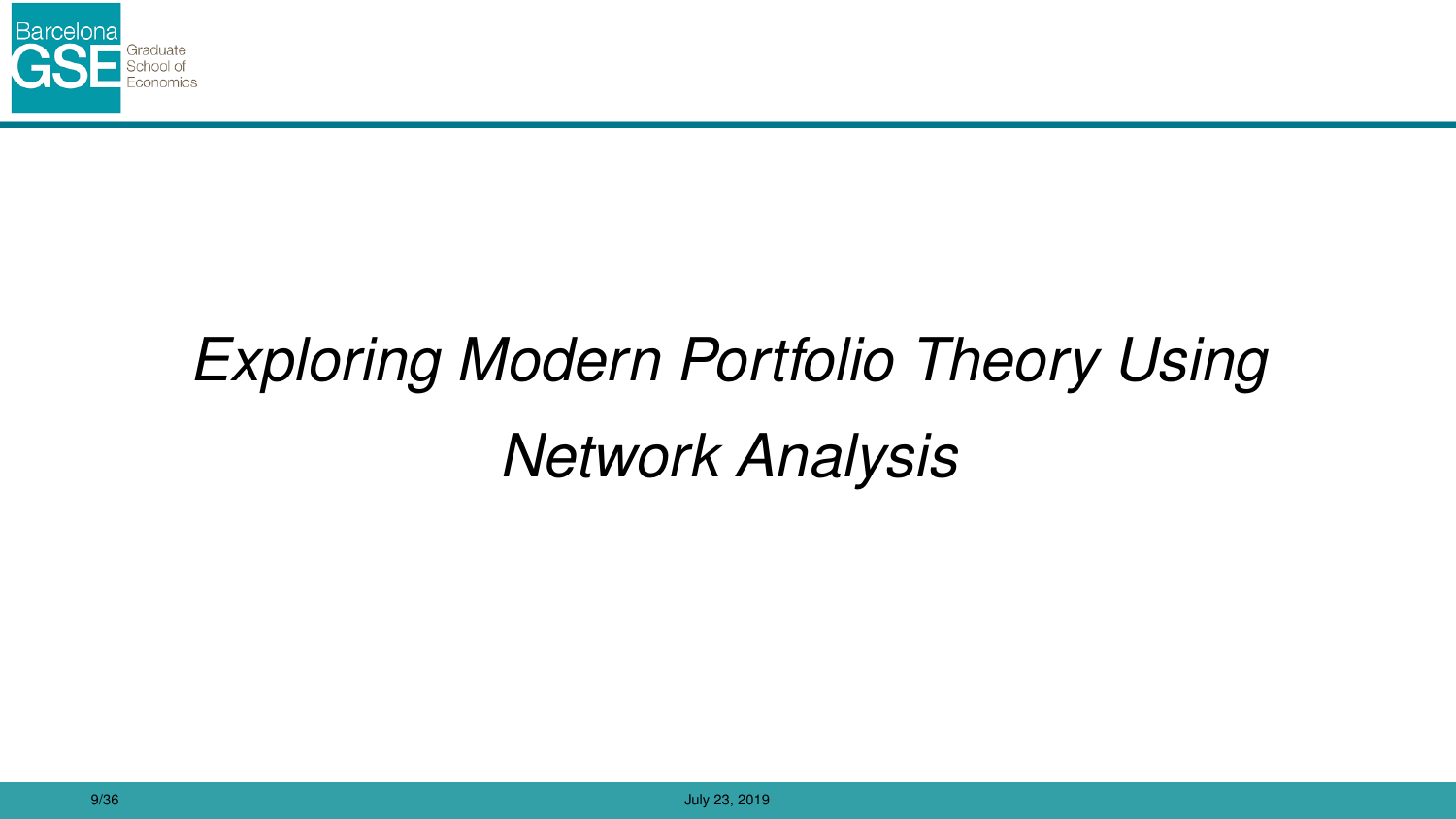

The Tangency Portfolio as a Partial Correlation Network.



Barcelona

Graduate<br>School of<br>Economics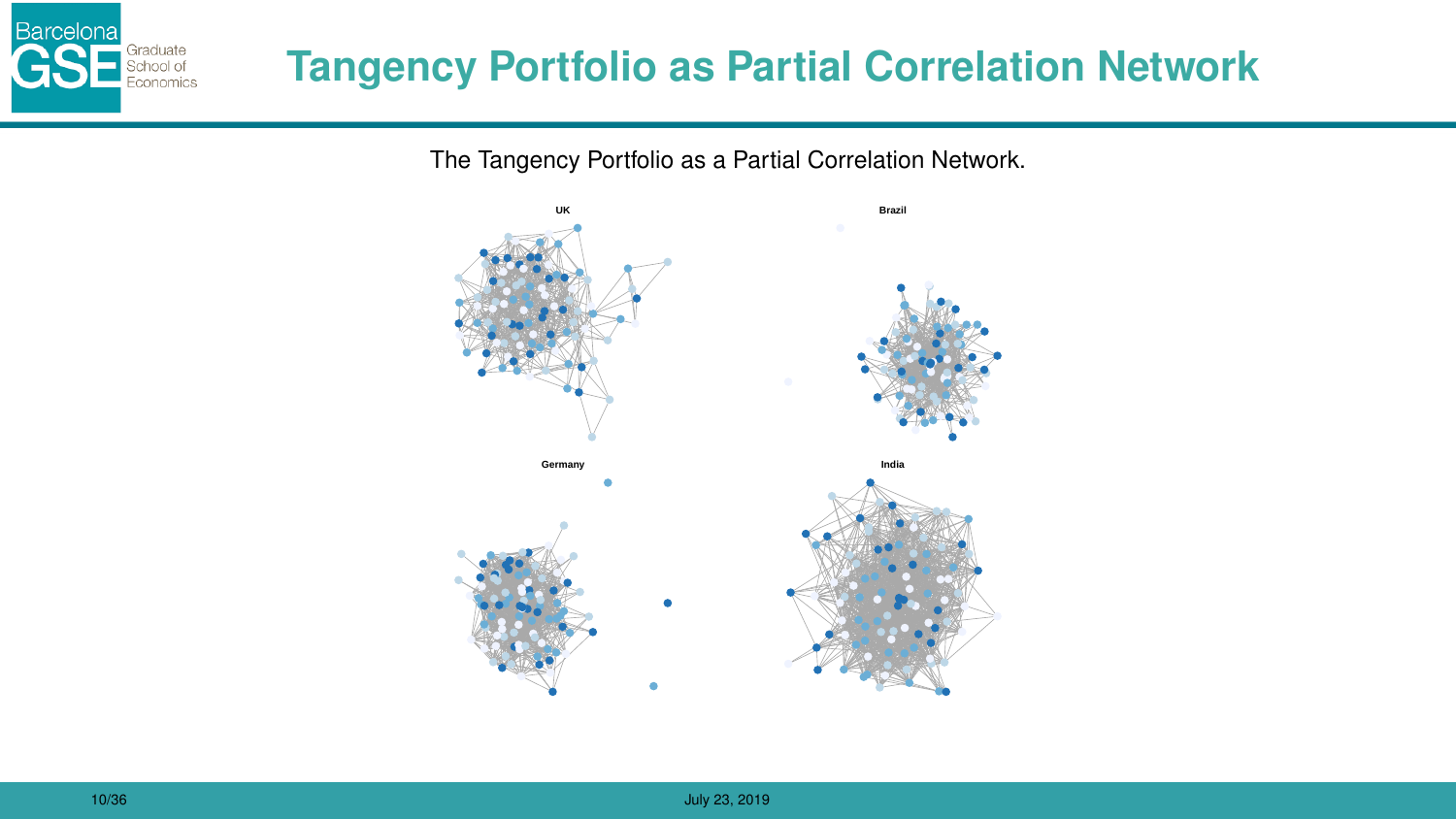

## **Tangency Portfolio as Partial Correlation Network**

Optimal Weights for Tangency Portfolio Strategy.

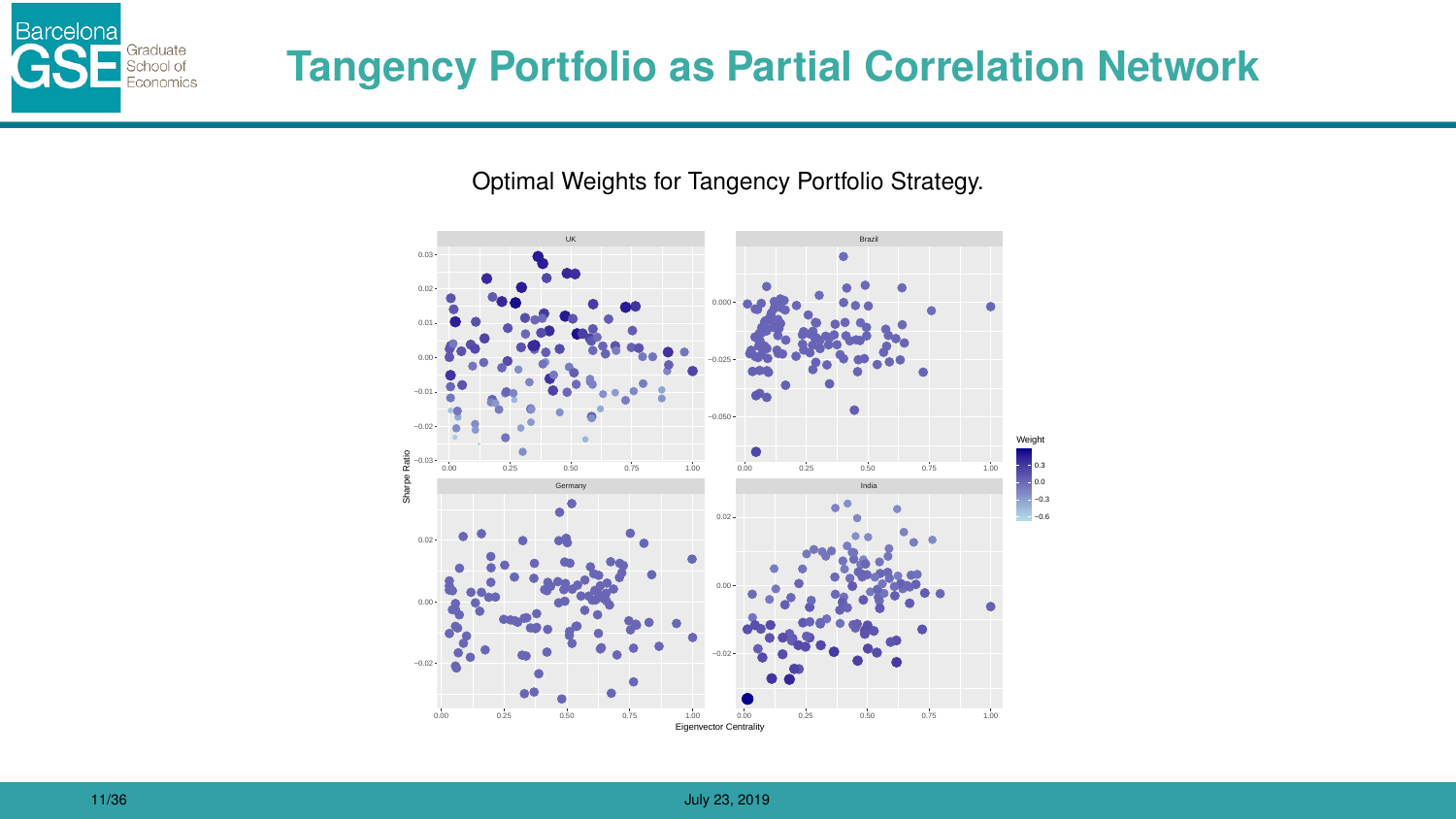

# *Implementing a* ρ−*Dependent Strategy*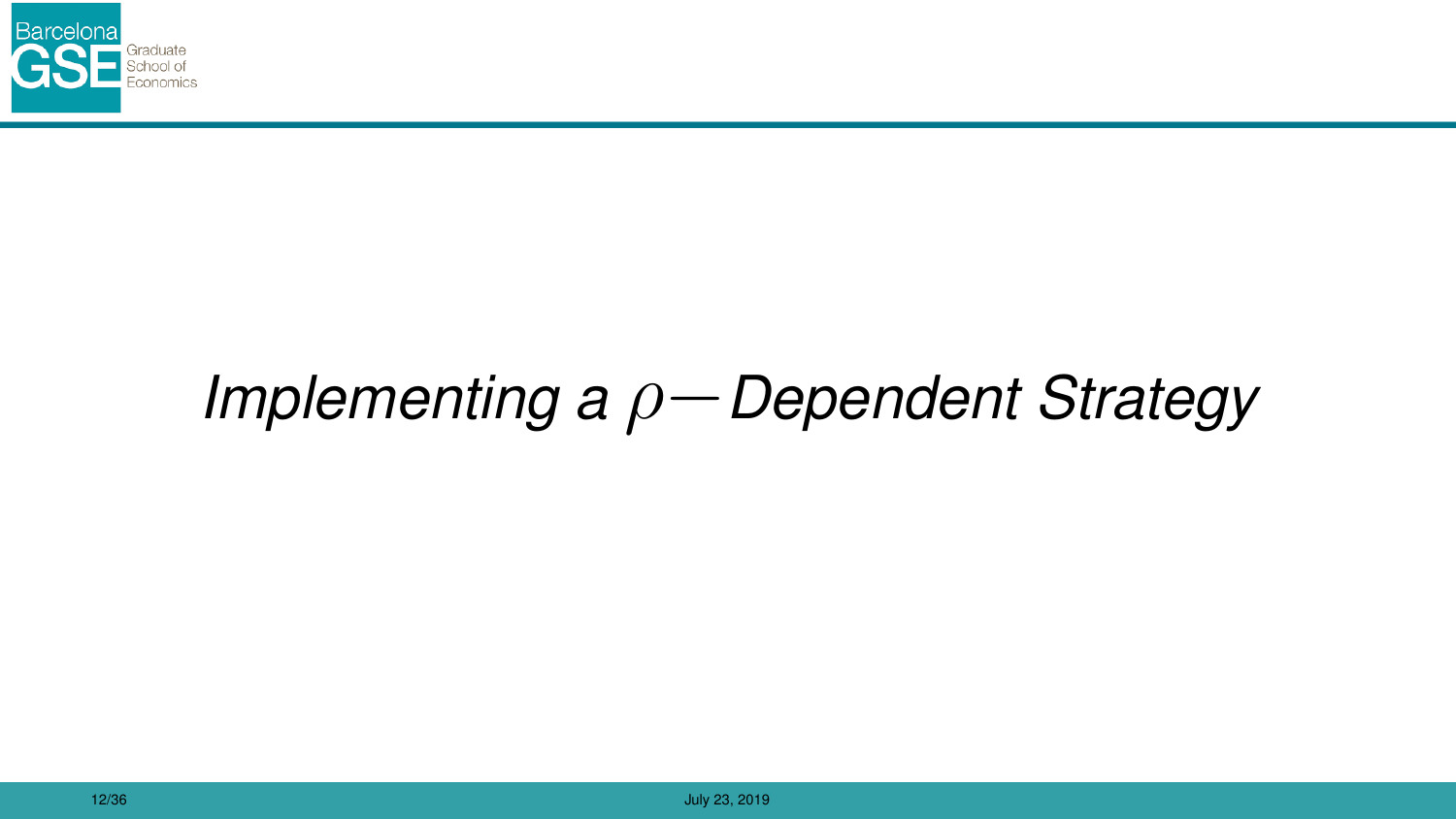

- $\bullet$   $\rho = \text{corr}(SR, \text{eigencentrality})$ , **individual** and **systemic** performance.
- $\rho \leq \tilde{\rho}$ : wealth should be allocated to **least** central stocks.
- $\rho > \tilde{\rho}$ : wealth should be allocated to **most** central stocks.
- $\tilde{\rho}$  = 0.2: in keeping with the work of Peralta & Zareei (2016).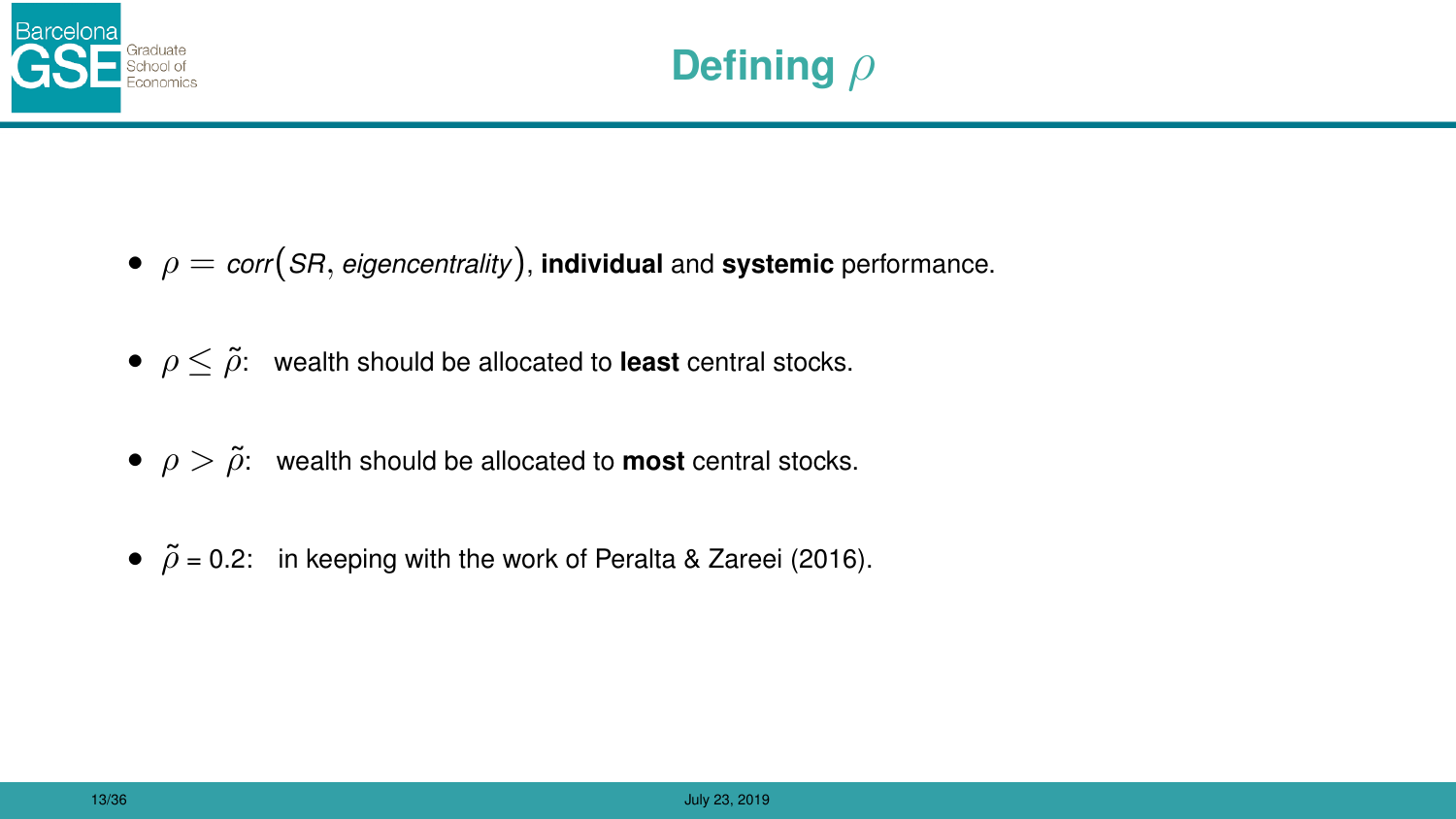

## **Visualizing the Time-Varying** ρ



Time-Varying Correlation of Sharpe Ratio and Centrality  $(\rho)$ .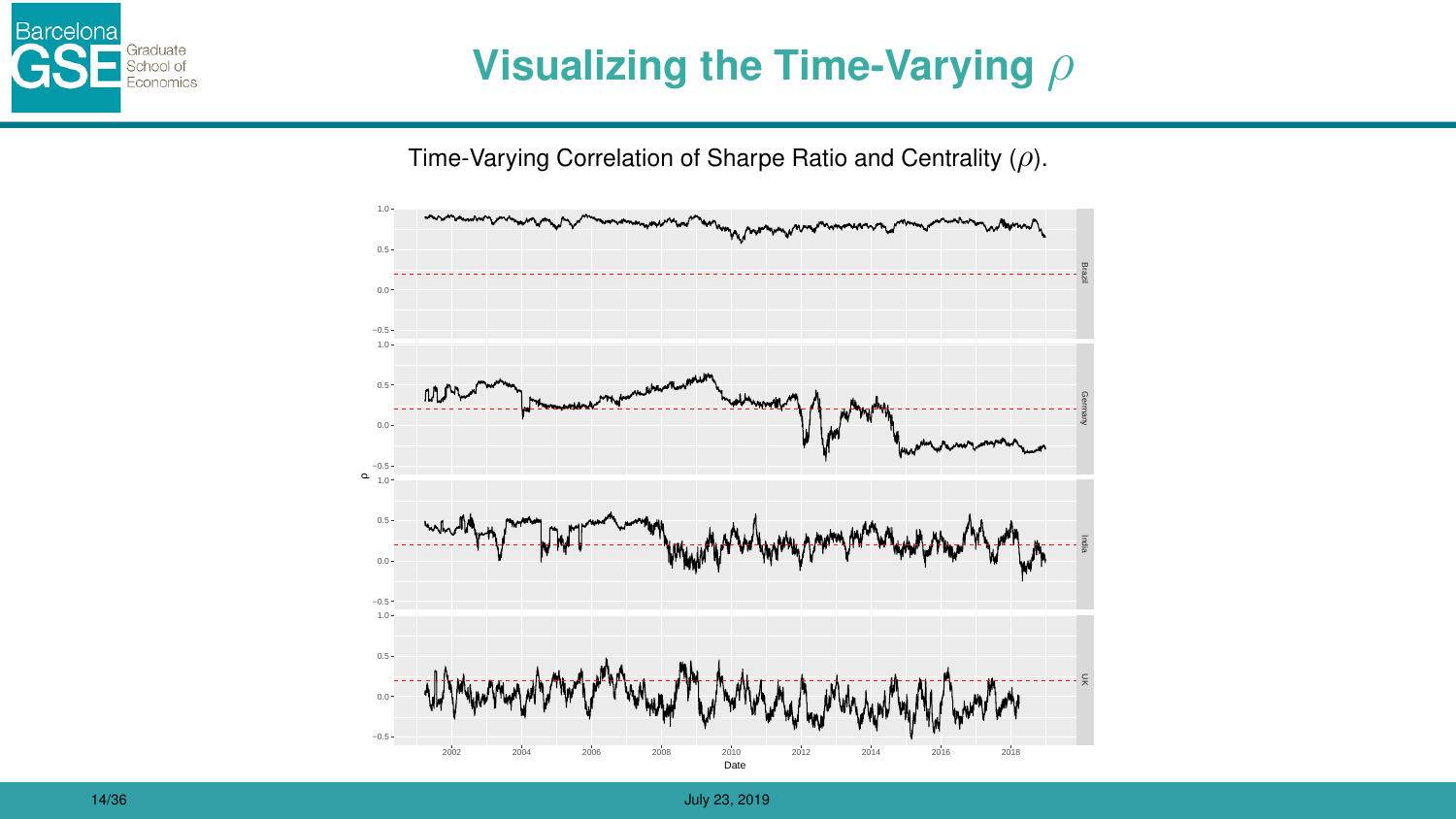

- **The** ρ**-dependent strategies**
	- *Tangency*: allocate wealth according to MPT's tangency portfolio on 20 selected stocks.
	- *Tang. Lim*: same procedure as *Tangency* with short-sale constraints of 50% on selected stocks.
	- **Naïve**: allocate wealth evenly (1/N) across 20 selected stocks.
- **The benchmark strategy**
	- *Market*: allocate wealth evenly (1/N) across all stocks, acting as proxy for the market.
- **The reverse** ρ**-dependent strategy**
	- Reverses criteria for investing in 20 stocks for the  $\rho$ -dependent strategies.
	- Control strategy: to show results not achieved by chance.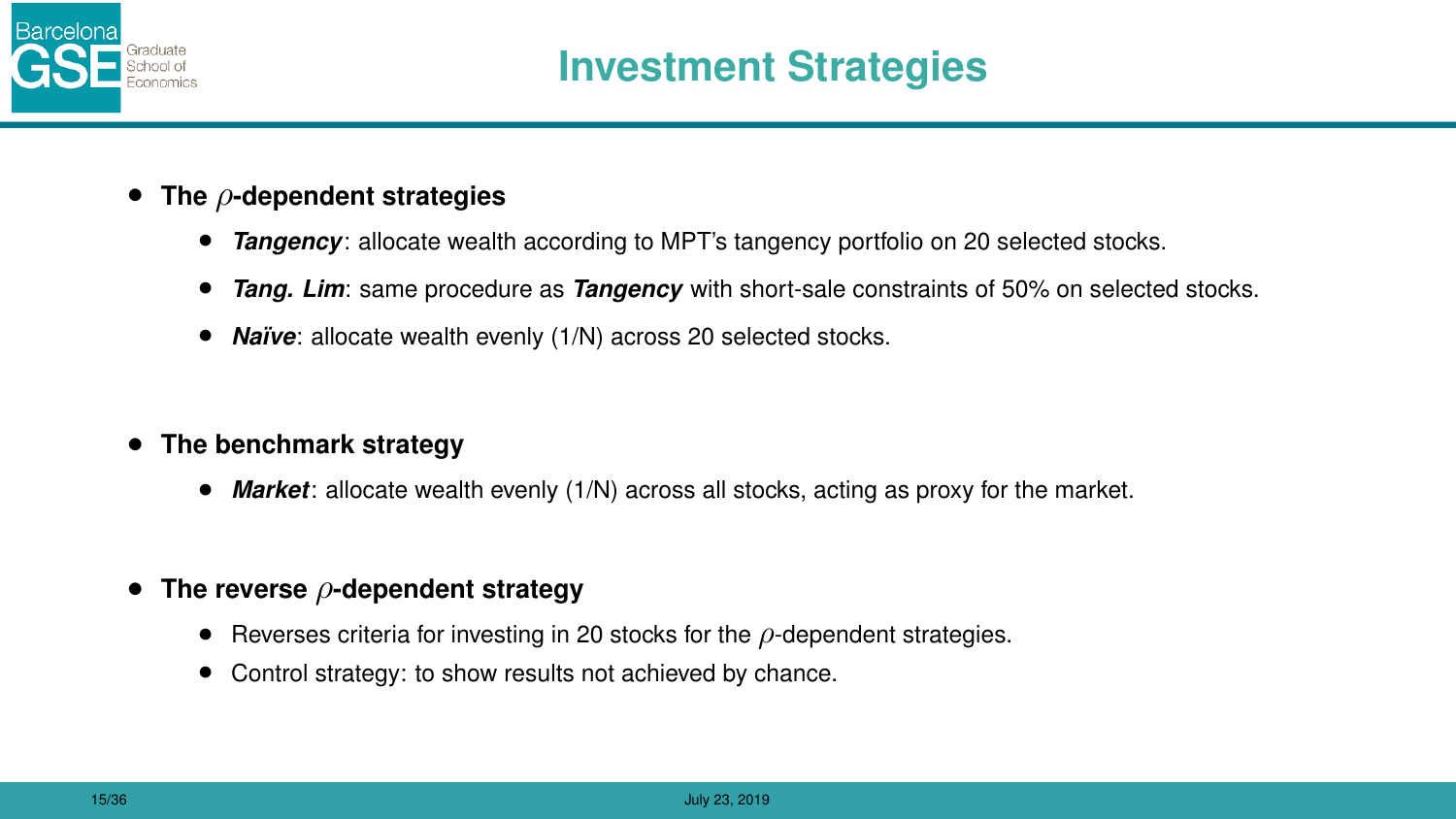

- Calculate the at time *t*, the Sharpe ratio, centrality score and  $\rho$  for the period  $[t 60, t]$ .
- Rank stocks according to centrality score and pick the 20 least or most central stocks according to  $\rho$ .
- For the 20 selected stocks: calculate *w*∗*<sup>t</sup>* of each strategy and apply those weights to time *t* + 1.
- Repeat the process at every period time period (day).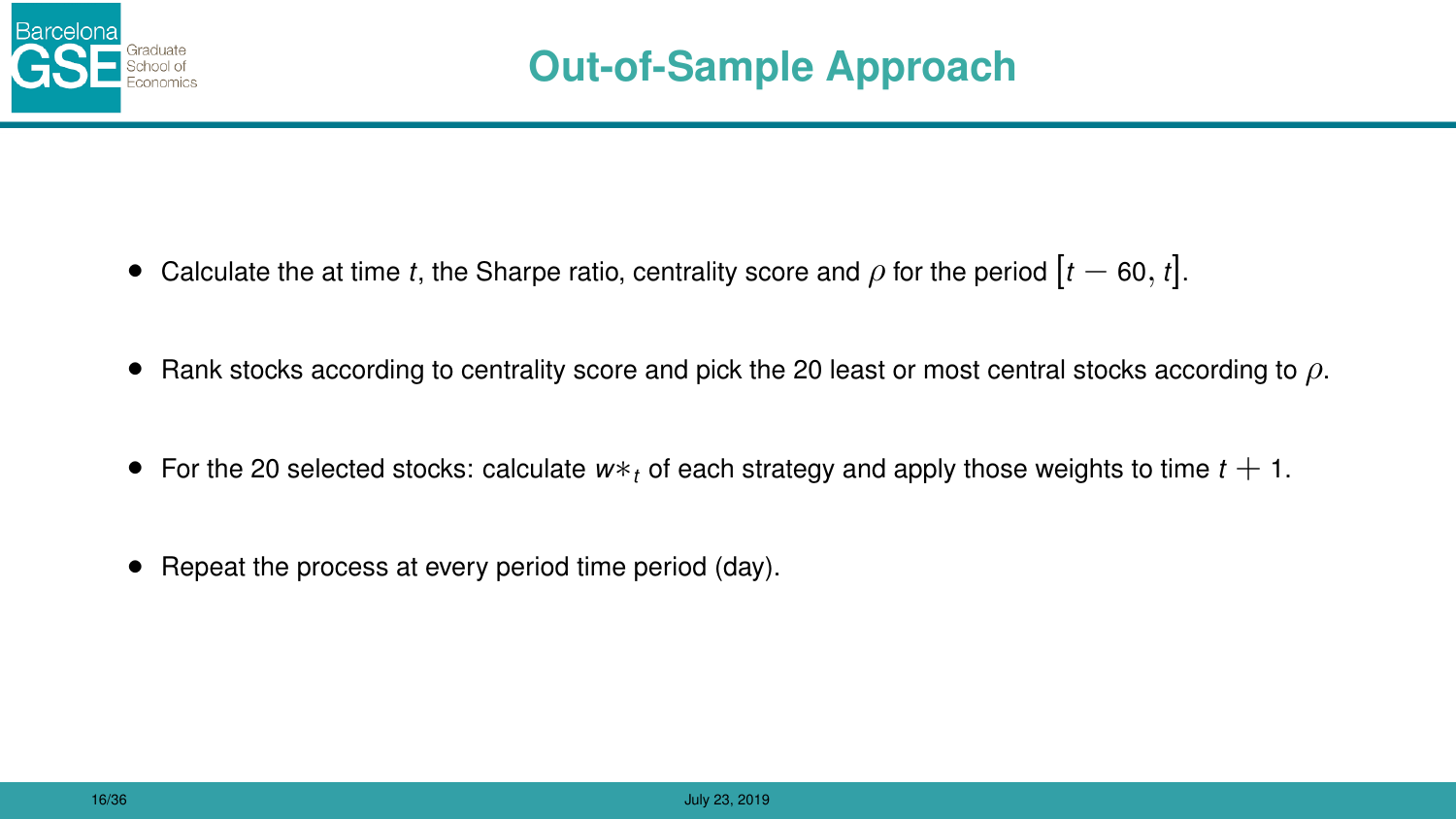

## *Results*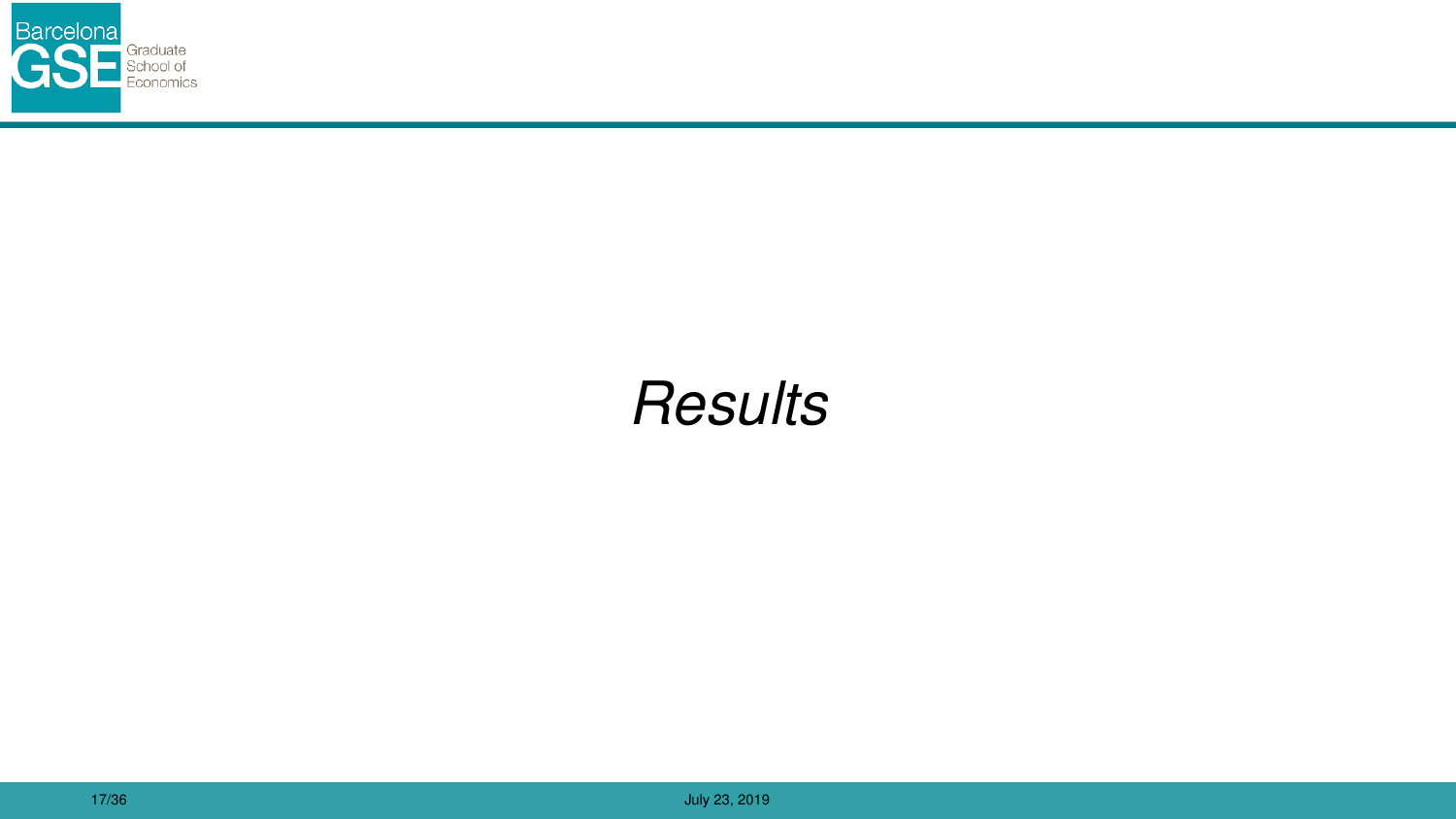

*Overall, we show that in considering the time-varying nature of partially correlated networks, we can enhance out-of-sample performance by simplifying the portfolio selection process and investing in a targeted subset of stocks.*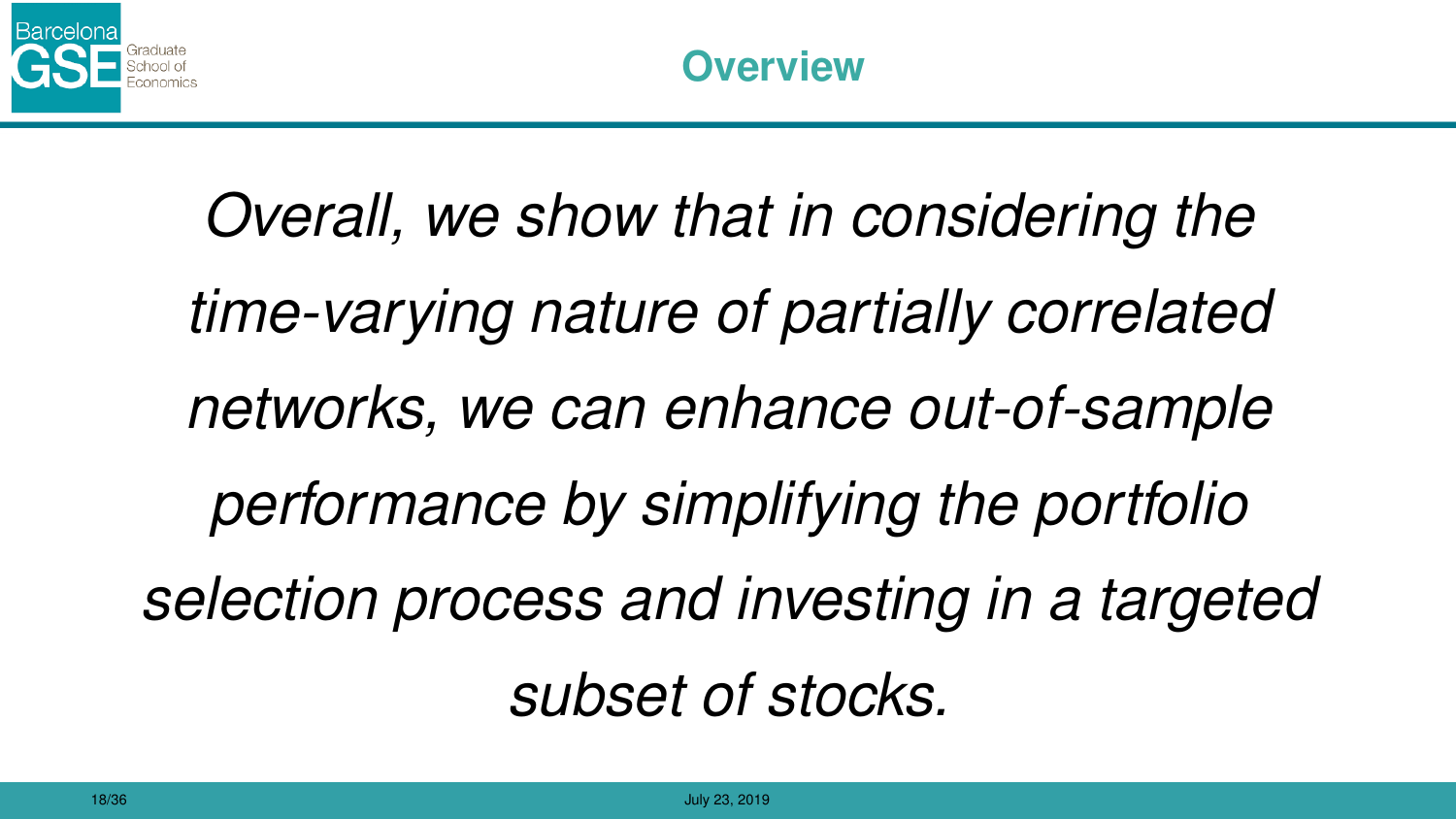



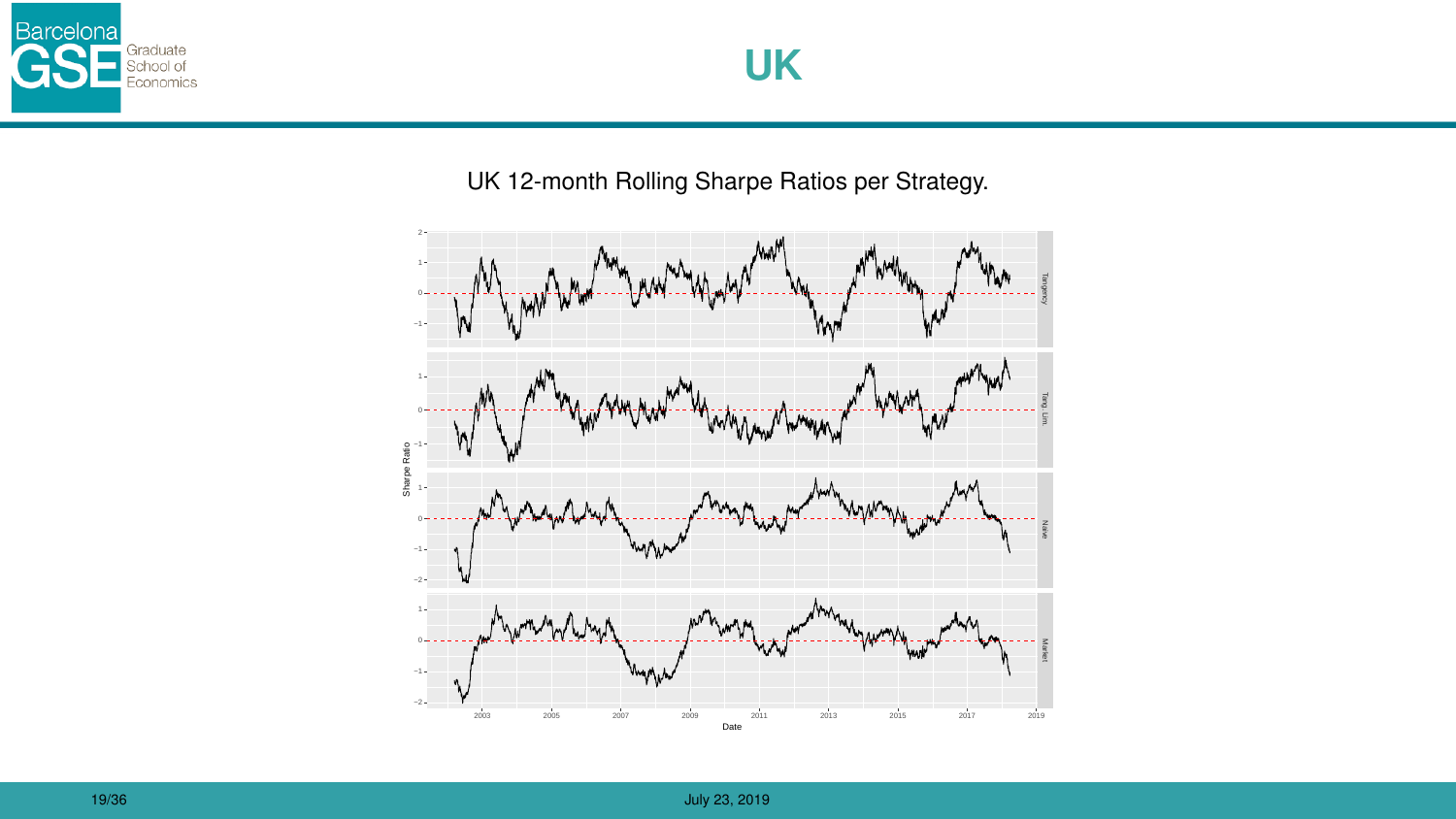

### **UK: 2006-2009**

UK 12-month Rolling Sharpe Ratios 2006-2009.

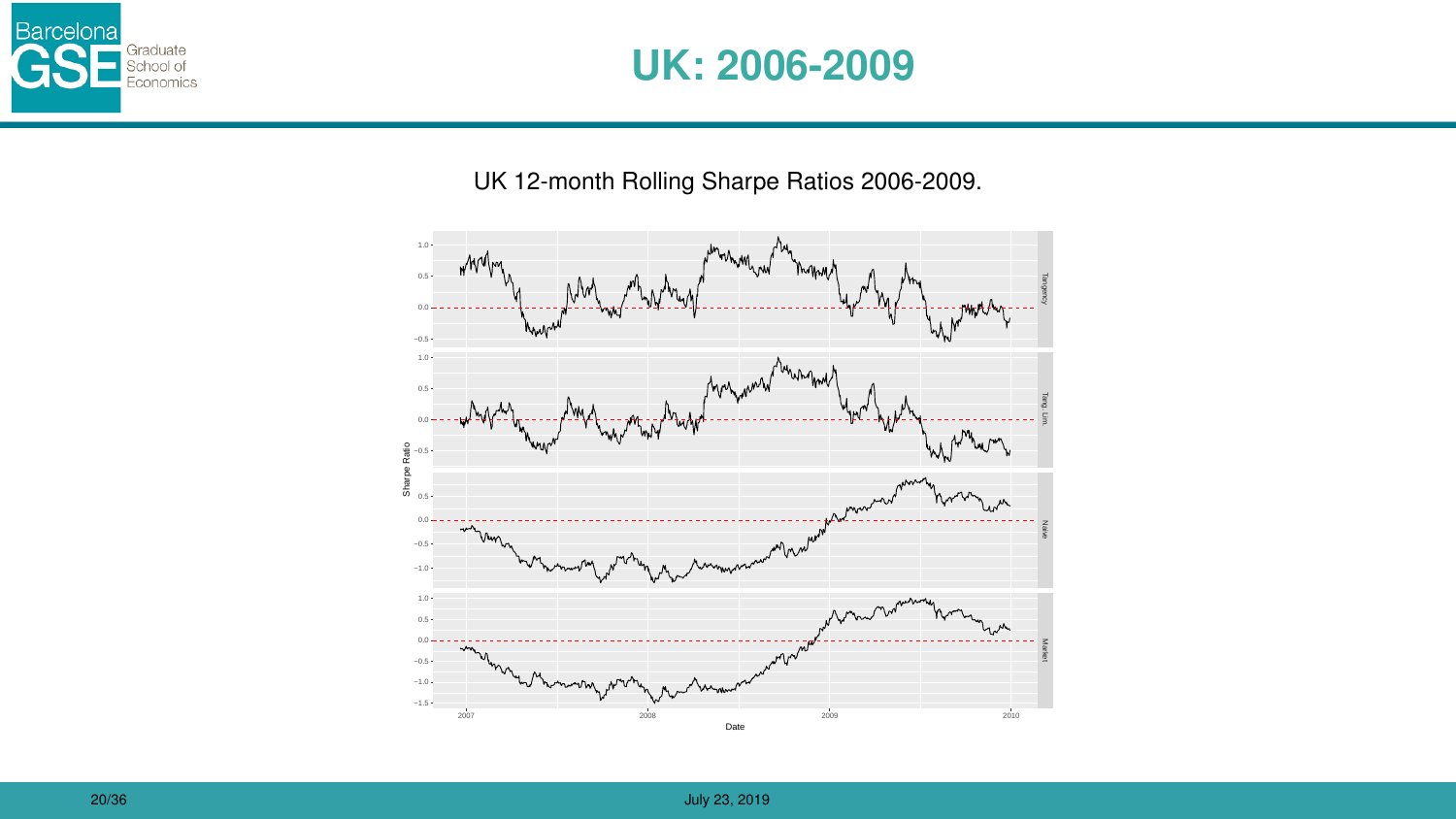

#### Table: UK 12-month Rolling Mean Sharpe Ratios.

| Period & Strategy           | Tangency     | Tang. Lim   | Naïve        | Market       |
|-----------------------------|--------------|-------------|--------------|--------------|
| All sample $\rho$ -strategy | $0.2416***$  | 0.0206      | $0.0340**$   | 0.0780***    |
|                             | (0.0153)     | (0.0151)    | (0.0151)     | (0.0151)     |
| 2006-2009 $\rho$ -strategy  | $0.2711***$  | $0.0693**$  | $-0.4008***$ | $-0.3622***$ |
|                             | (0.0370)     | (0.03641)   | (0.0378)     | (0.0375)     |
| All sample reverse $\rho$   | $-0.7074***$ | 0.2502***   | $0.1536***$  | 0.0780***    |
|                             | (0.0171)     | (0.0155)    | (0.0154)     | (0.0151)     |
| 2006-2009 reverse $\rho$    | $0.5954***$  | $0.6074***$ | $-0.3590***$ | $-0.3622***$ |
|                             | (0.0395)     | (0.0395)    | (0.0375)     | (0.0375)     |
|                             |              |             |              |              |

∗*p* < 0.10, ∗ ∗ *p* < 0.05, ∗ ∗ ∗*p* < 0.001, *H*<sup>0</sup> : *SR* = 0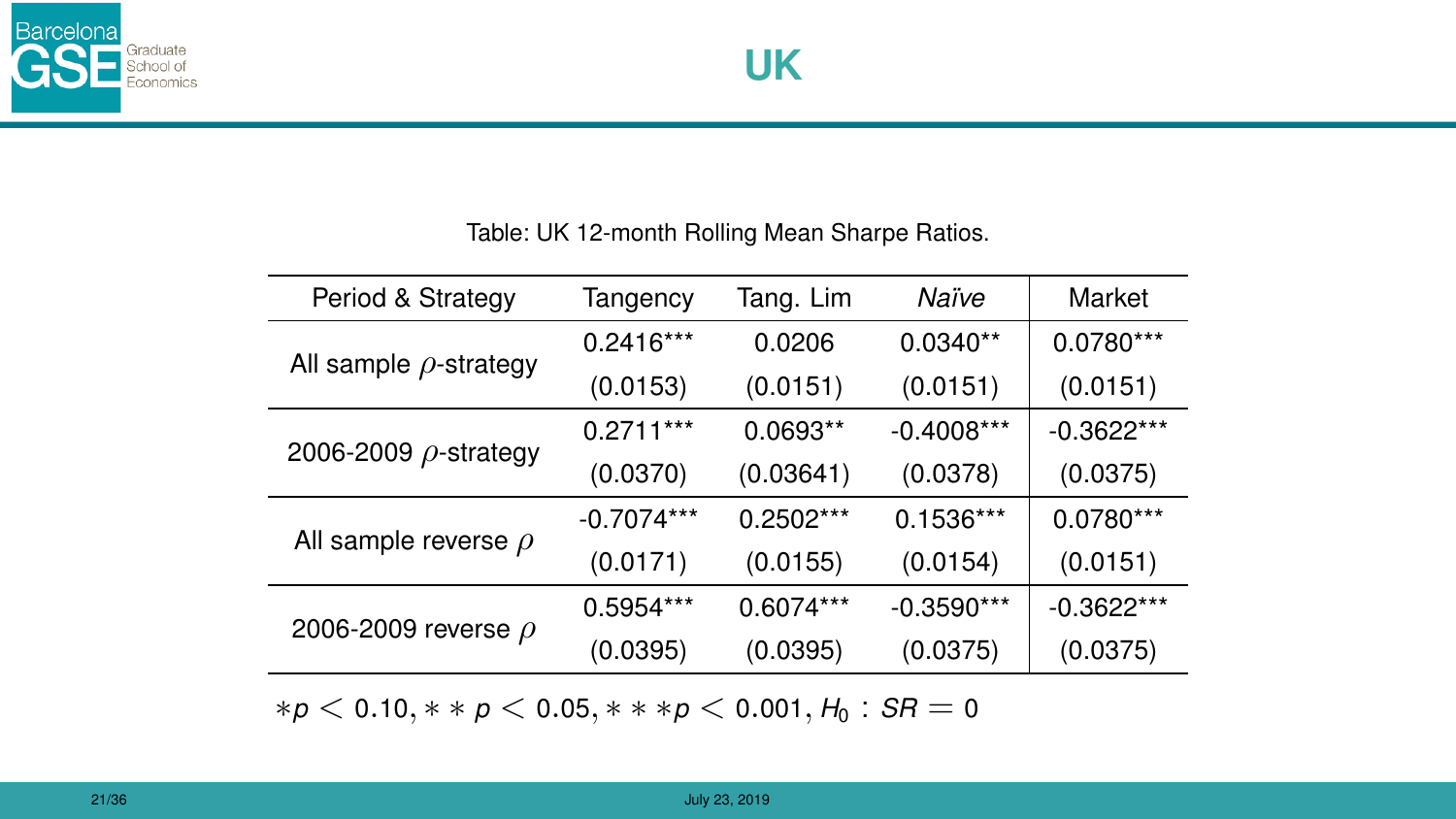

## **Germany**

Germany 12-month Rolling Sharpe Ratios per Strategy.

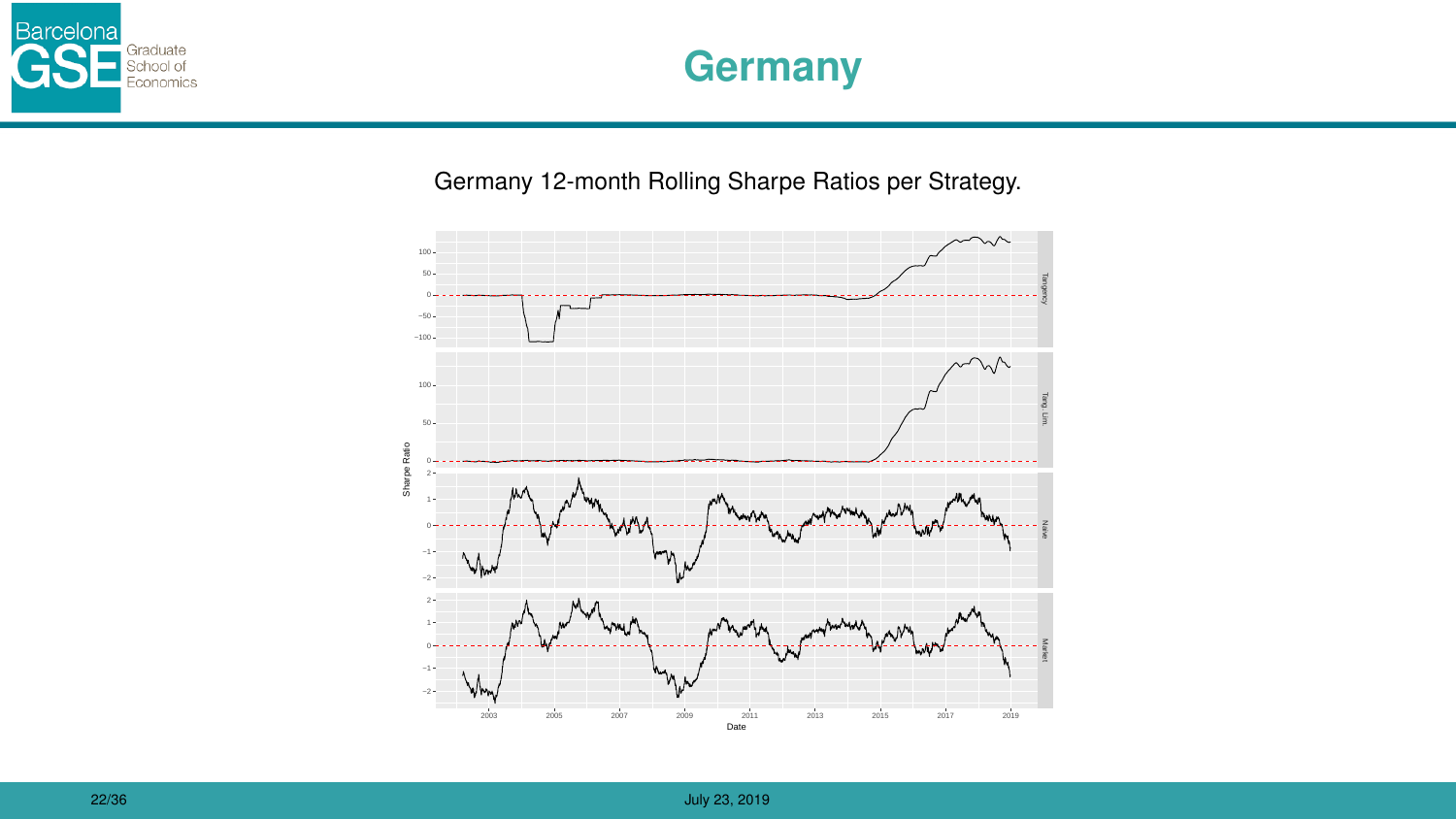

### **Germany: 2006-2009**

Germany 12-month Rolling Sharpe Ratios 2006-2009.

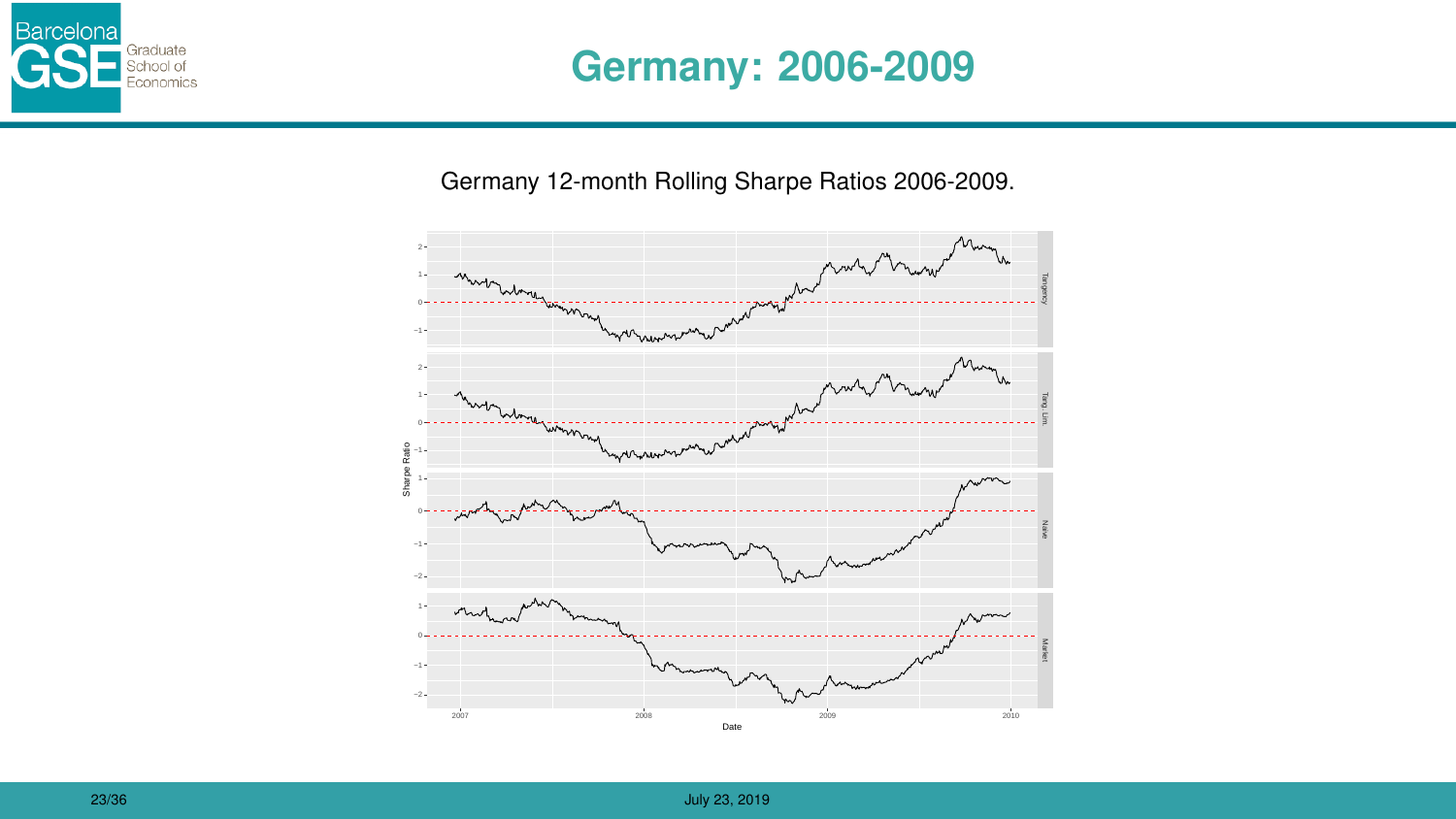

#### Table: Mean 12-month Rolling Sharpe Ratios.

| Tangency       | Tang. Lim    | Naive        | Market       |
|----------------|--------------|--------------|--------------|
| 13.8069***     | 22.4643***   | $0.0643***$  | $0.2204***$  |
| (0.1482)       | (0.2403)     | (0.0151)     | (0.0152)     |
| $0.2935***$    | 0.2824***    | $-0.6197***$ | $-0.4863***$ |
| (0.0371)       | (0.0371)     | (0.0397)     | (0.0385)     |
| $-107,6349***$ | $-0.2485***$ | 0.04386***   | $0.2204***$  |
| (1.1660)       | (0.0155)     | (0.0153)     | (0.0152)     |
| -298.8850***   | $-0.8142***$ | $-0.6368***$ | $-0.4863***$ |
| (7.6866)       | (0.0420)     | (0.0399)     | (0.0385)     |
|                |              |              |              |

∗*p* < 0.10, ∗ ∗ *p* < 0.05, ∗ ∗ ∗*p* < 0.001, *H*<sup>0</sup> : *SR* = 0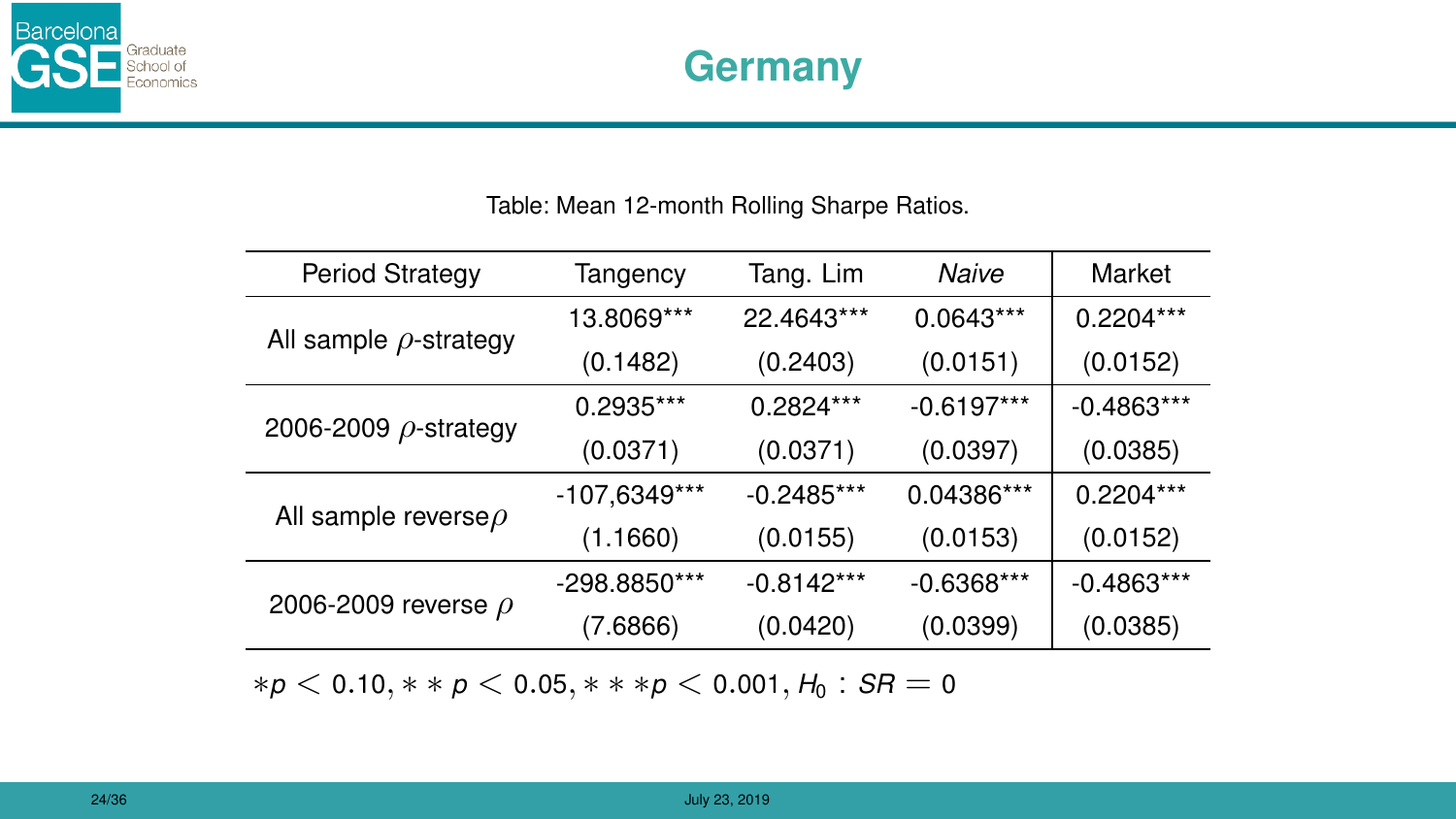



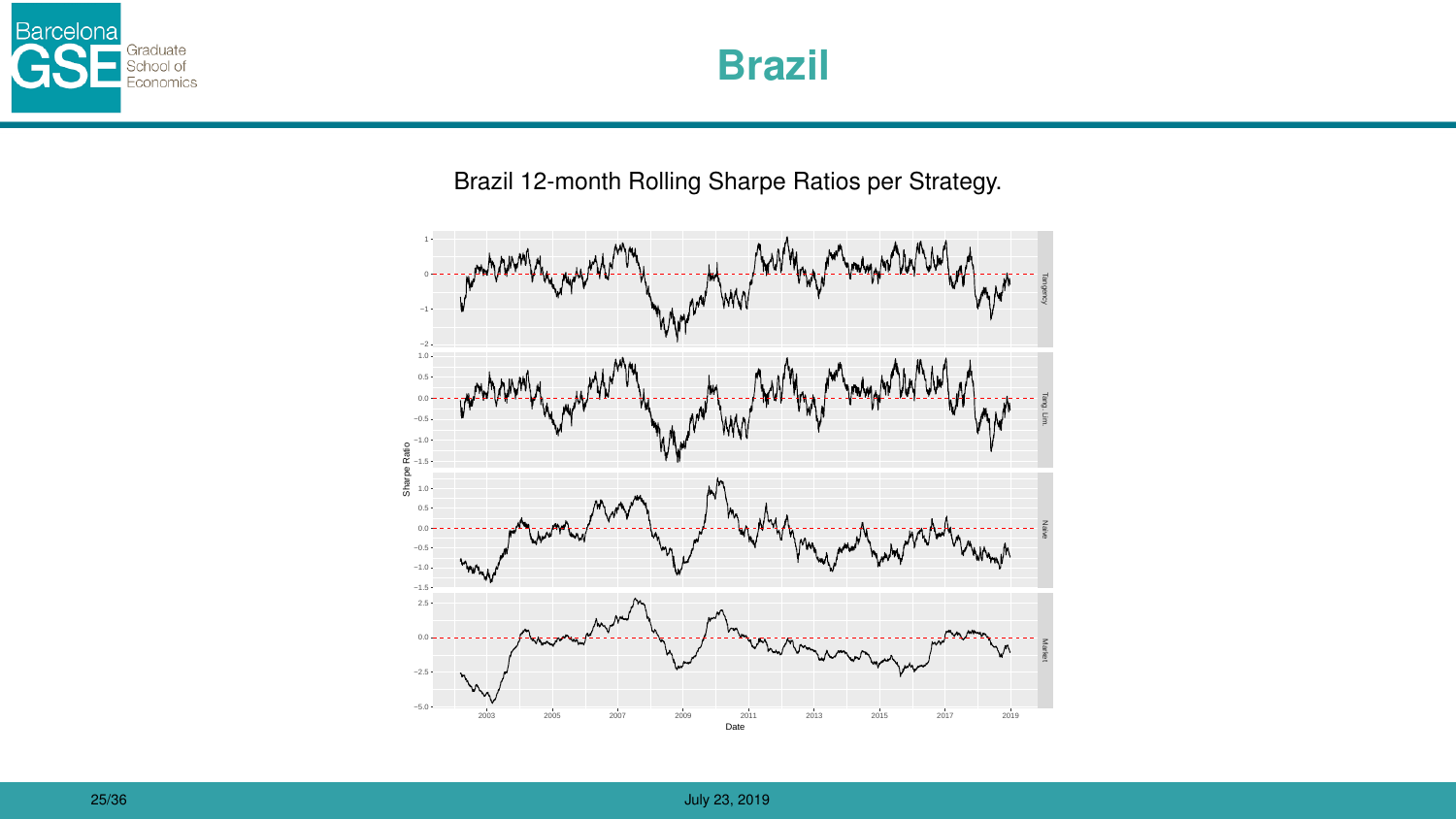

#### **Brazil: 2006-2009**

Brazil 12-month Rolling Sharpe Ratios 2006-2009.

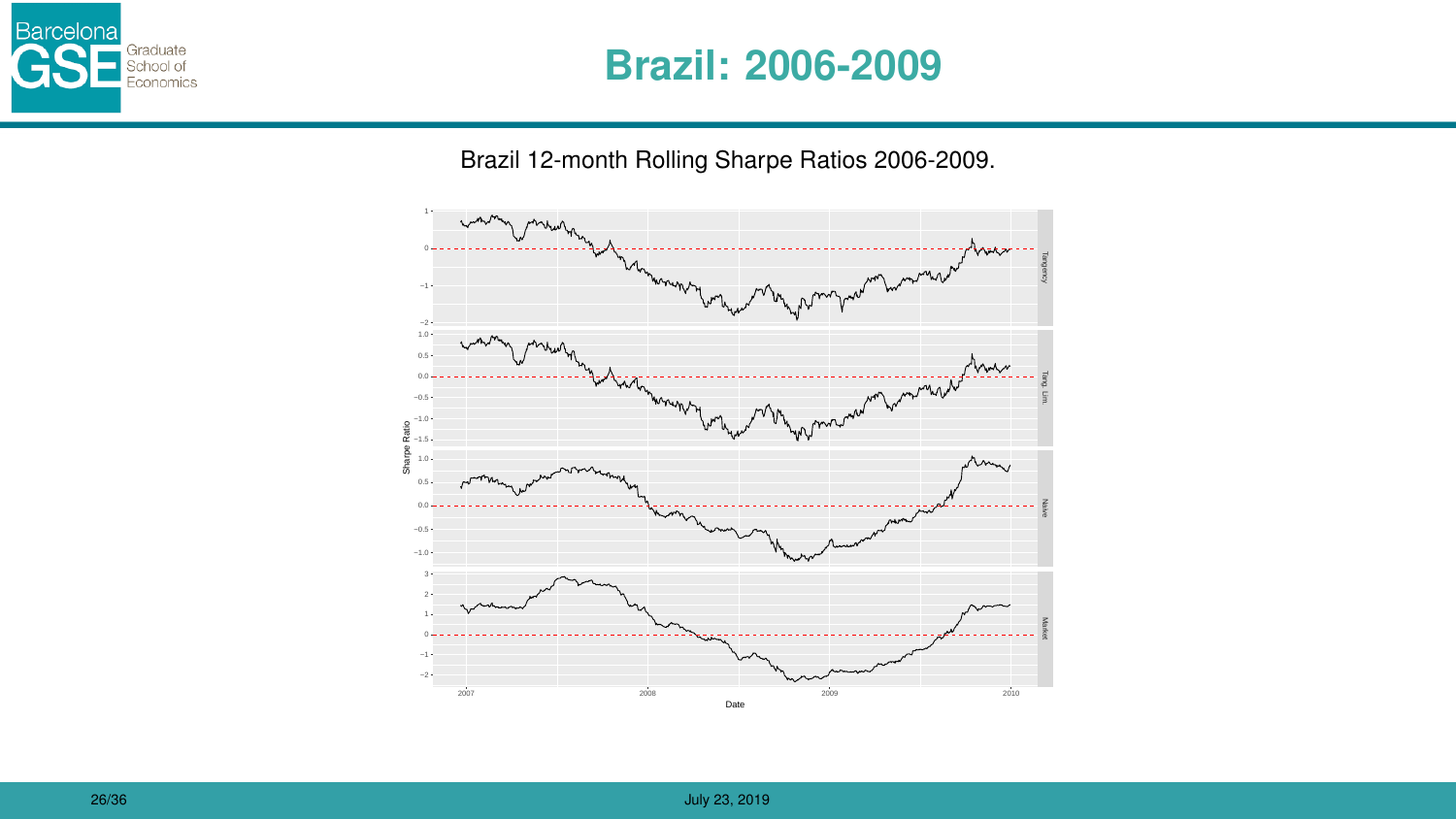

#### Table: Mean 12-month Rolling Sharpe Ratios.

| Period Strategy             | Tangency       | Tang. Lim    | Naive          | Market       |
|-----------------------------|----------------|--------------|----------------|--------------|
| All sample $\rho$ -strategy | $-0.0474***$   | $-0.0072$    | $-0.2498***$   | $-0.6503***$ |
|                             | (0.0151)       | (0.0151)     | (0.0153)       | (0.0168)     |
| 2006-2009 $\rho$ -strategy  | $-0.5401***$   | $-0.3060***$ | $-0.0184$      | $0.2410***$  |
|                             | (0.0389)       | (0.0372)     | (0.0364)       | (0.0369)     |
| All sample reverse $\rho$   | $-203.8342***$ | $-1.1110***$ | $-119.4047***$ | $-0.6503***$ |
|                             | (2.19)         | (0.0194)     | (1.2833)       | (0.0168)     |
| 2006-2009 reverse $\rho$    | -280.1428***   | $-0.3374***$ | -170.9398***   | $0.2410***$  |
|                             | (7.2000)       | (0.0420)     | (4.3960)       | (0.0369)     |
|                             |                |              |                |              |

∗*p* < 0.10, ∗ ∗ *p* < 0.05, ∗ ∗ ∗*p* < 0.001, *H*<sup>0</sup> : *SR* = 0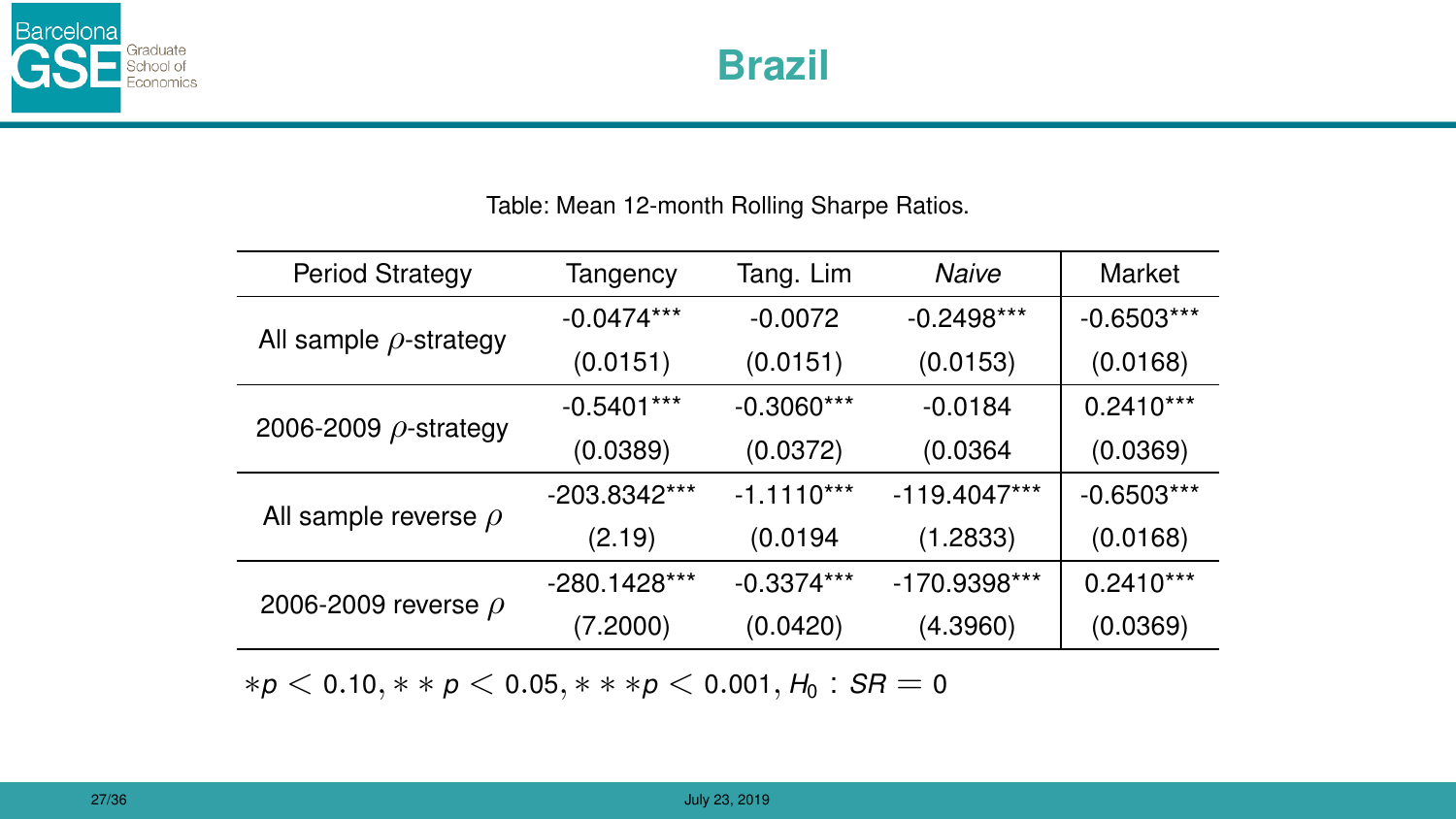

India 12-month Rolling Sharpe Ratios per Strategy.

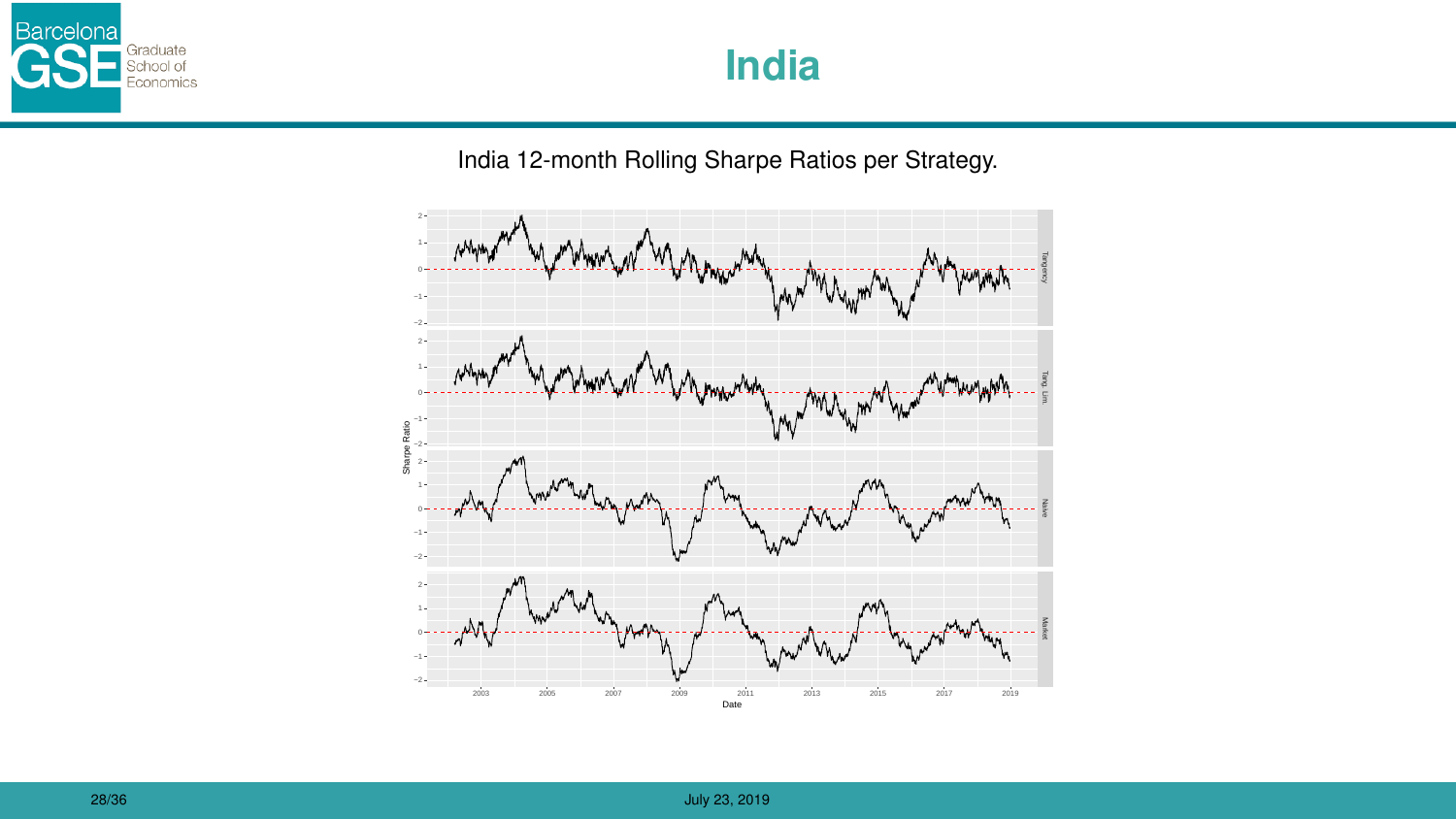

## **India: 2006-2009**

India 12-month Rolling Sharpe Ratios 2000-2009.

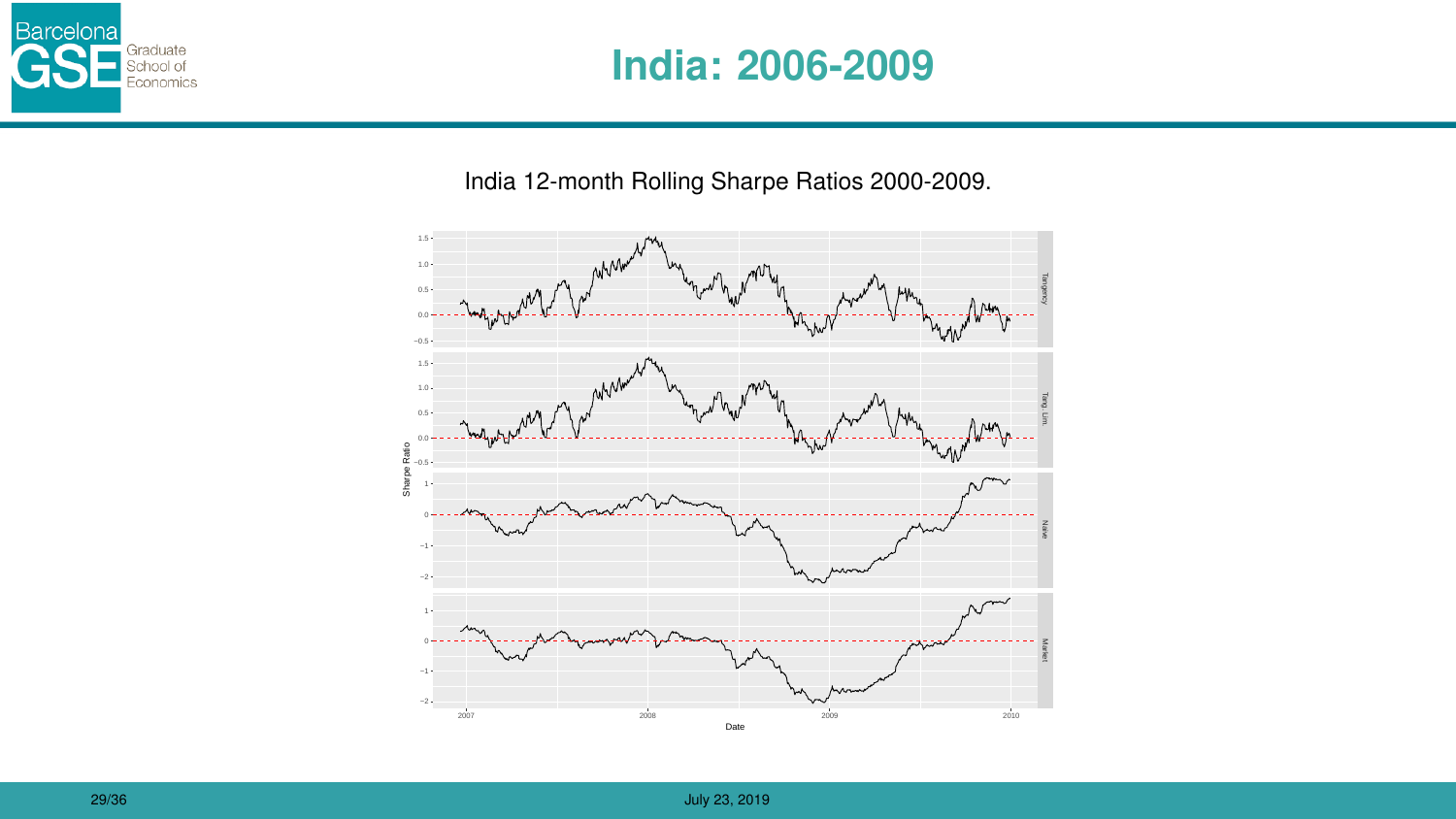

#### Table: Mean 12-month Rolling Sharpe Ratios.

| Period Strategy             | Tangency      | Tang. Lim    | Naive        | Market       |
|-----------------------------|---------------|--------------|--------------|--------------|
| All sample $\rho$ -strategy | 0.0185        | $0.1635***$  | $0.0469***$  | 0.0970***    |
|                             | (0.0151)      | (0.0152)     | (0.0151)     | (0.0151)     |
| 2006-2009 $\rho$ -strategy  | $0.3620***$   | $0.4355***$  | $-0.3082***$ | $-0.2962***$ |
|                             | (0.0375)      | (0.0380)     | (0.0372)     | (0.0371)     |
| All sample reverse $\rho$   | -61.5554***   | $-0.4624***$ | $0.1473***$  | 0.0970***    |
|                             | (0.6580)      | (0.0160)     | (0.0153)     | (0.0151)     |
| 2006-2009 reverse $\rho$    | $-60.3890***$ | $-0.5256***$ | $-0.2215***$ | $-0.2962***$ |
|                             | (1.5435)      | (0.0388)     | (0.0368)     | (0.0371)     |

∗*p* < 0.10, ∗ ∗ *p* < 0.05, ∗ ∗ ∗*p* < 0.001, *H*<sup>0</sup> : *SR* = 0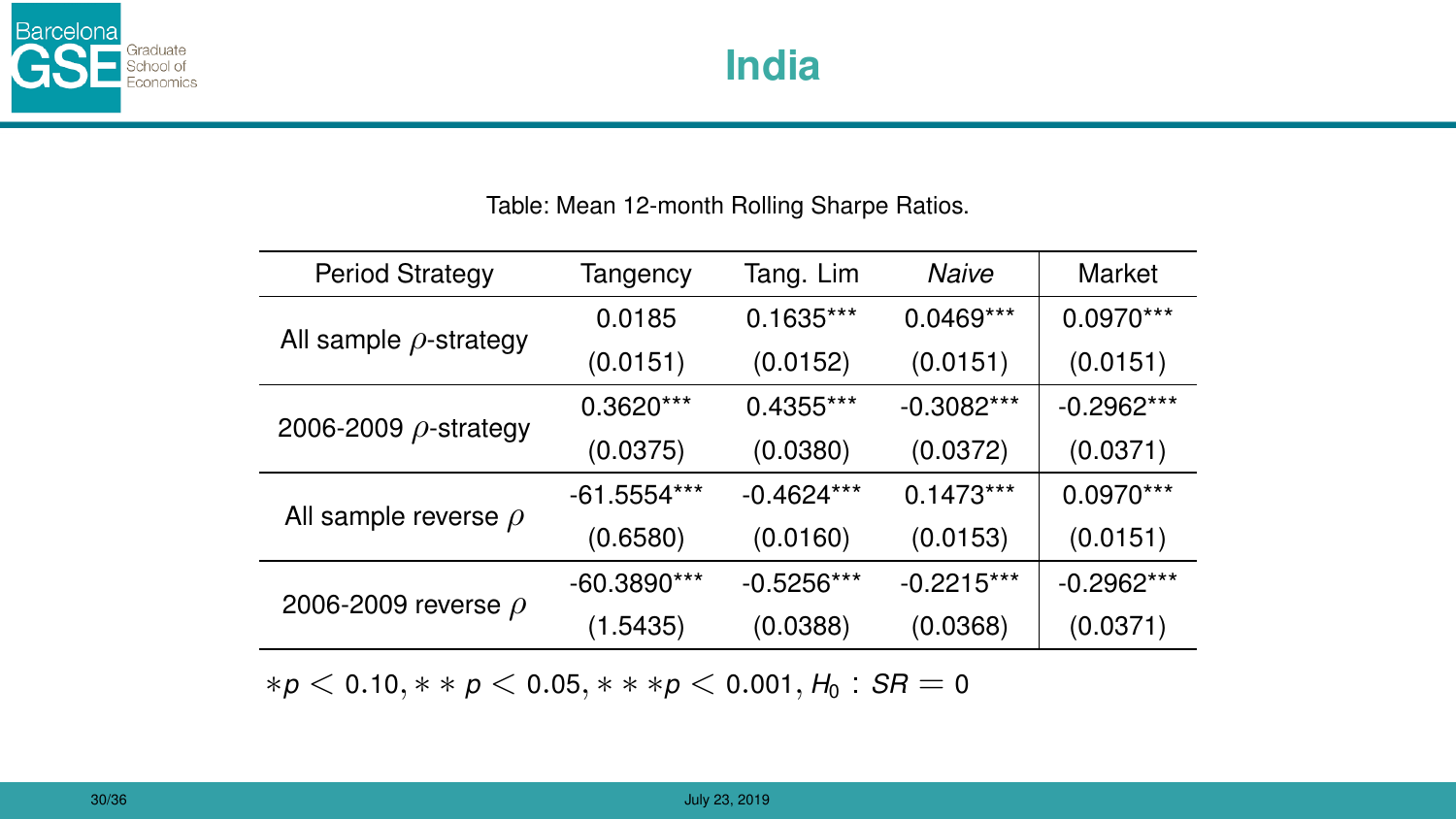

# *Conclusion and Future Research*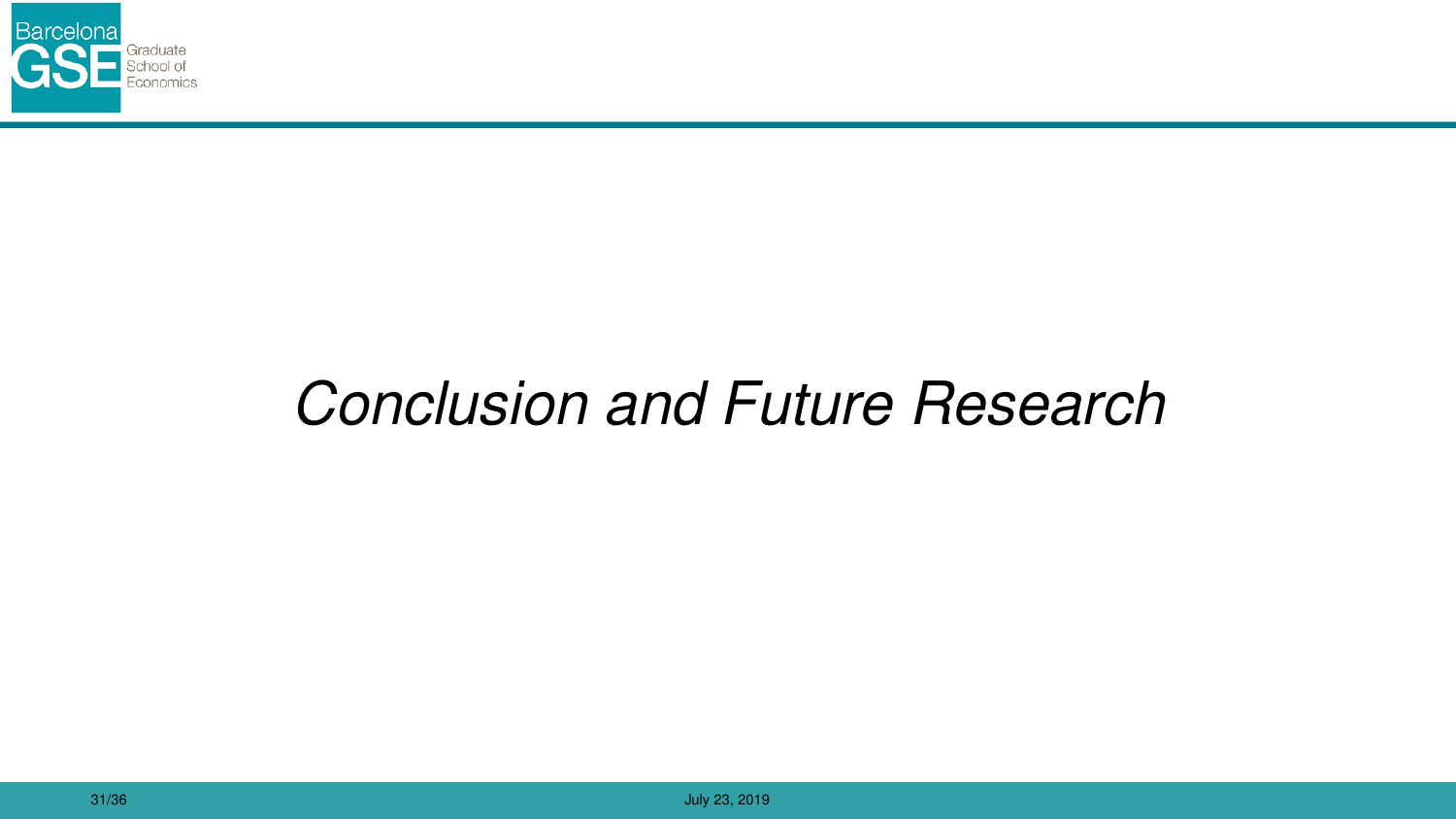

- Investing according to MPT dissuades the inclusion of highly central stocks, hence keeping portfolio variances under control. However, it is market dependent.
- Stock's individual performance and systemic performance can be complex. We find that the relationship is time and market dependent.
- This motivates the analysis of the time varying corelation  $\rho$ , and invest accordingly.
- $\bullet$  Based on the above, we implement and evaluate 3  $\rho$ -dependent investment strategies following an out-of-sample approach.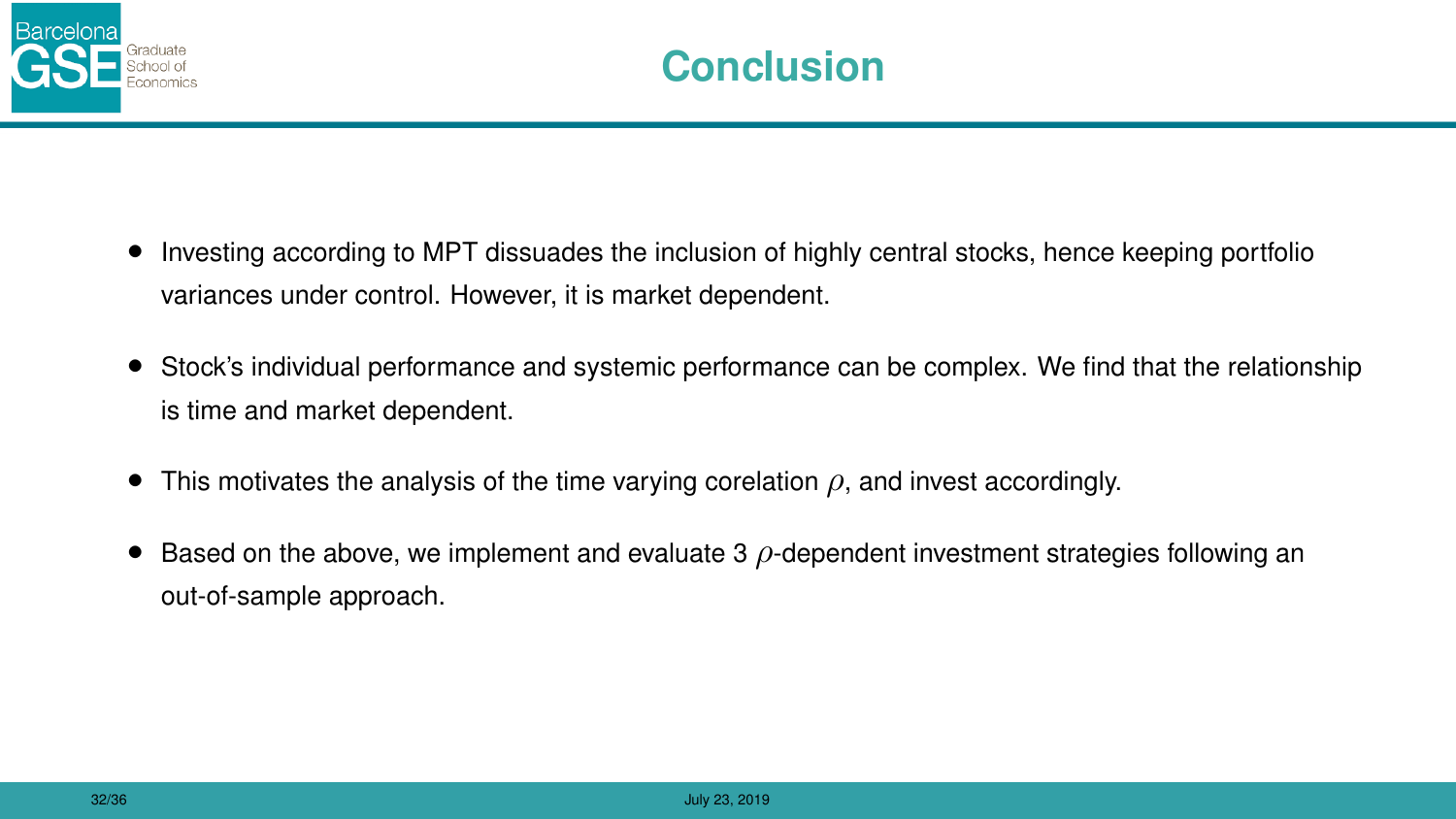

#### • ρ**-dependent** *Na¨ıve* **strategy:**

- Significantly ineffective in delivering superior out-of-sample performance compared to the benchmark.
- This finding is at odds with that of Peralta & Zareei (2016).

#### • **Markowitz** ρ**-dependent strategies:**

- The strategies can significantly enhance out-of-sample performance whem compared to the benchmark.
- Markowitz  $\rho$ -dependent strategy can lead to portfolios that are resilient against major macroeconomic instability.
- Tangency Limited portfolio can protect against large fluctuations in returns.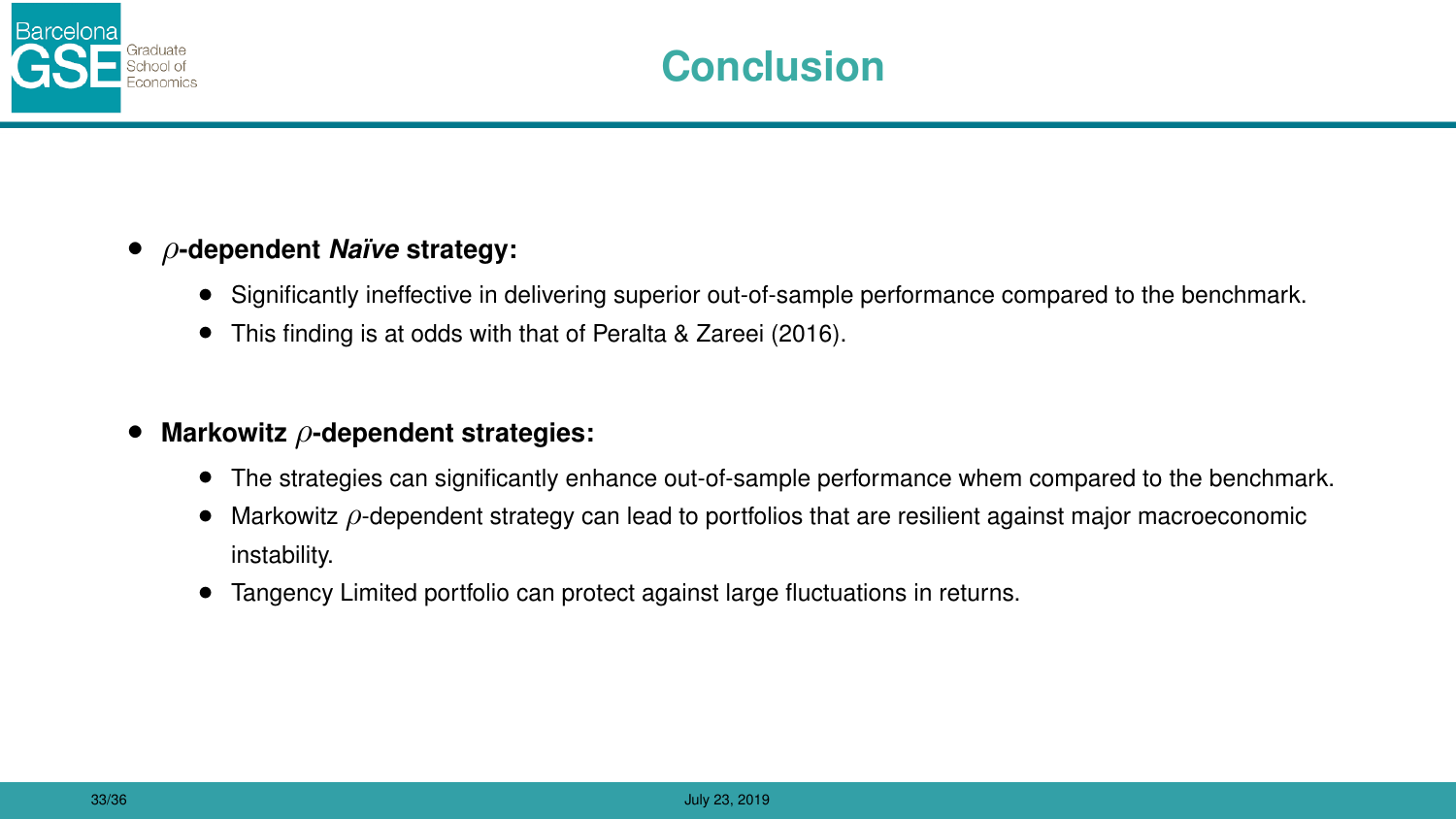

- Method of selection of the threshold  $\tilde{\rho}$ , for each market and time period.
- Adapting research to include *all* stocks over the period, whether IPO or delisted.
- Implement regulatory-dependent long and short constraints to the Markowitz  $\rho$ -dependent portfolios.
- Ability of the  $\rho$ -dependent investment strategies to enhance portfolio performances in times of macroeconomic distress, by analyzing periods other the 2008 Financial Cirses.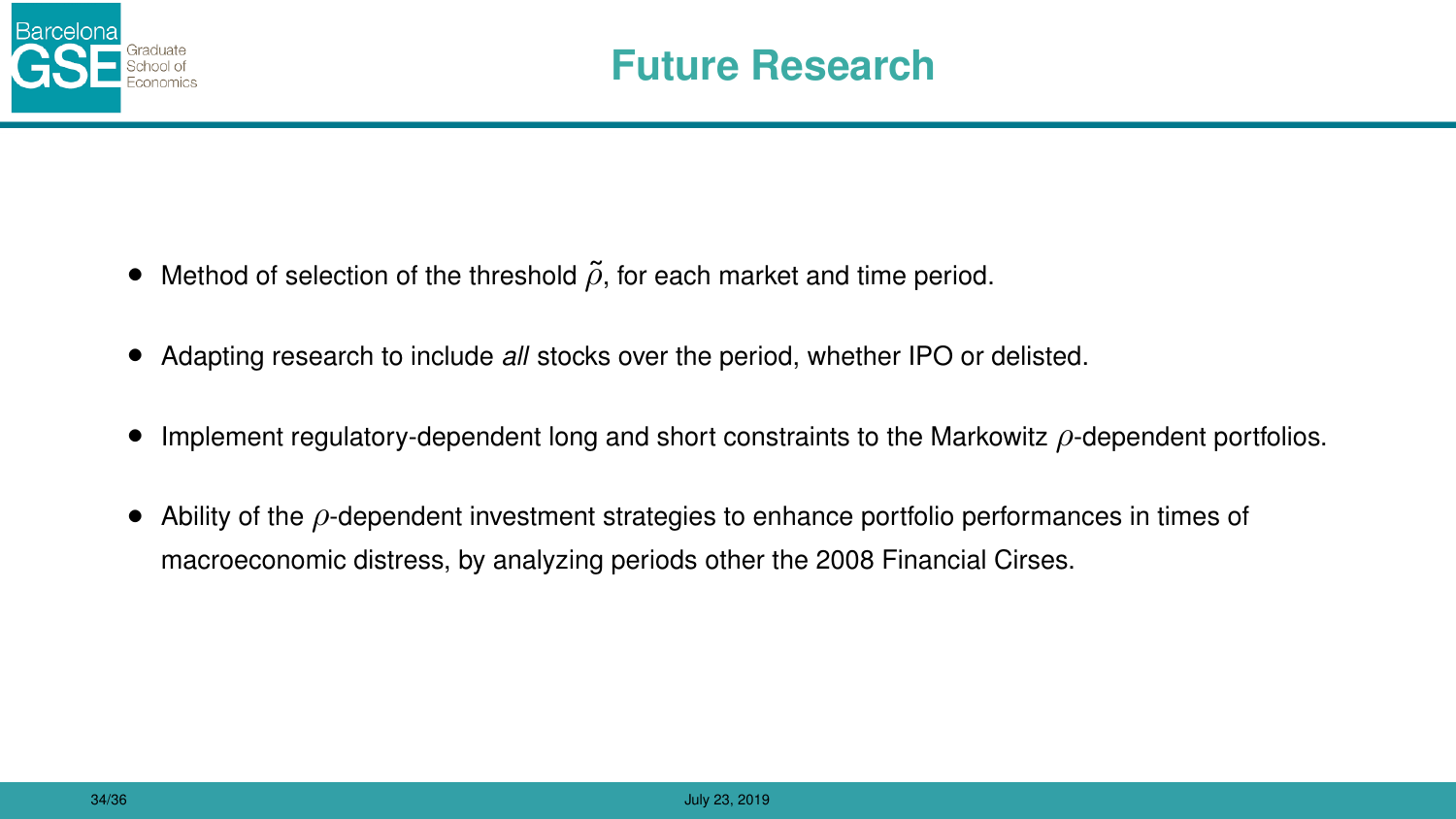

# *Thank You*